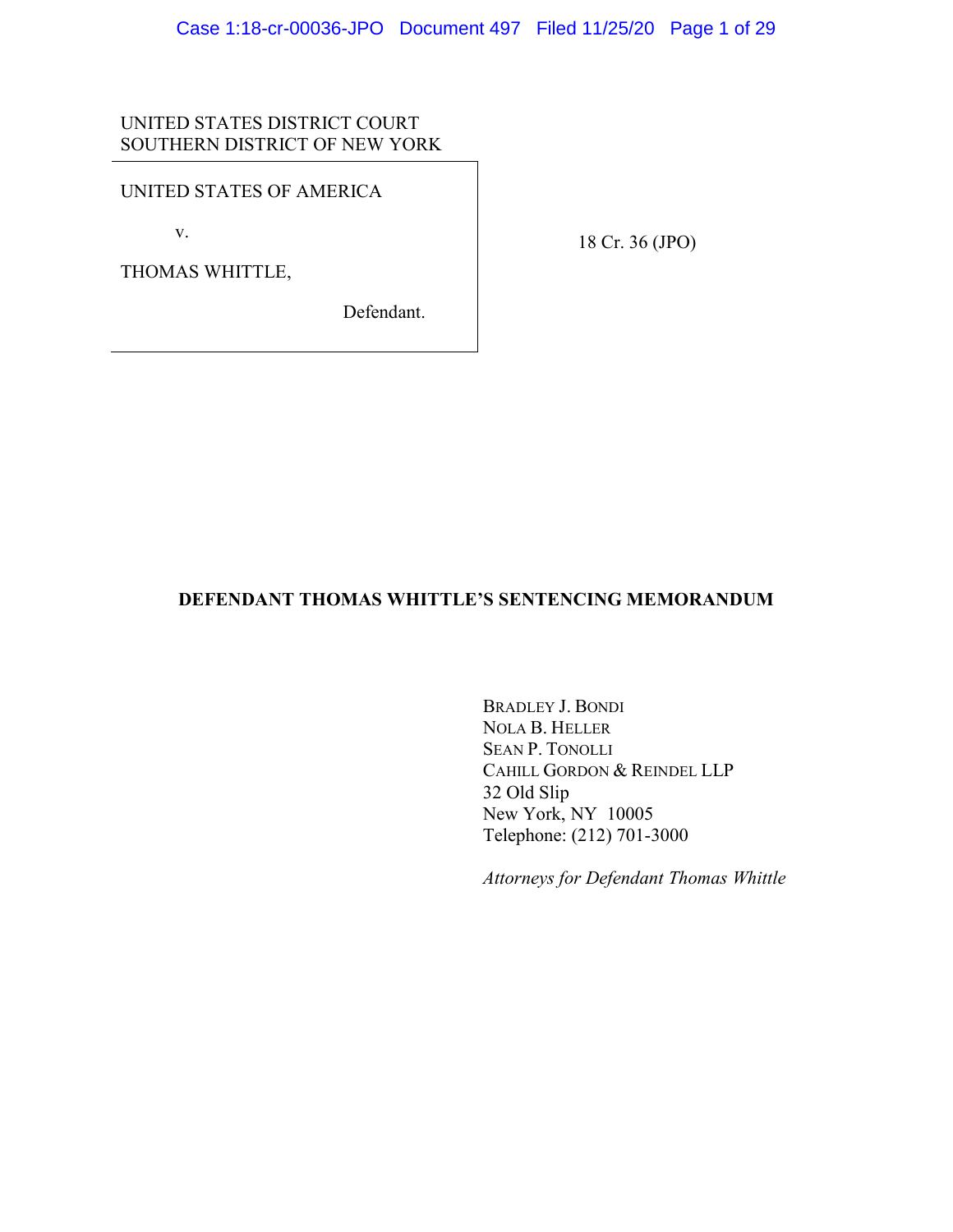# **TABLE OF CONTENTS**

|    |    |                                                                                   | Page |
|----|----|-----------------------------------------------------------------------------------|------|
| I. |    |                                                                                   |      |
| Π. |    |                                                                                   |      |
|    |    |                                                                                   |      |
|    |    |                                                                                   |      |
|    |    |                                                                                   |      |
|    |    | IV. THE PRESENTENCE REPORT'S GUIDELINES CALCULATION AND                           |      |
|    |    |                                                                                   |      |
|    |    | A. A Non-Custodial Sentence Is Warranted Because Tom Provided Substantial         |      |
|    | 1. |                                                                                   |      |
|    | 2. | The Truthfulness, Completeness, and Reliability of Tom's Information and          |      |
|    | 3. |                                                                                   |      |
|    | 4. |                                                                                   |      |
|    | 5. |                                                                                   |      |
|    |    | B. A Non-Custodial Sentence Would Be Fair and Appropriate Under Title 18,         |      |
|    | 1. | Tom's Personal History and Characteristics Justify a Sentence of Time Served      |      |
|    | 2. | A Non-Custodial Sentence Would Promote Respect for the Law, Provide               |      |
|    |    | 3. A Non-Custodial Sentence Would Avoid Unwarranted Sentencing Disparities20      |      |
|    |    | C. The Sentencing Guidelines Overstate the Seriousness of this Atypical Offense22 |      |
|    |    | D. A Custodial Sentence Would Expose Tom to the Potential Risk of Serious Illness |      |
|    |    |                                                                                   |      |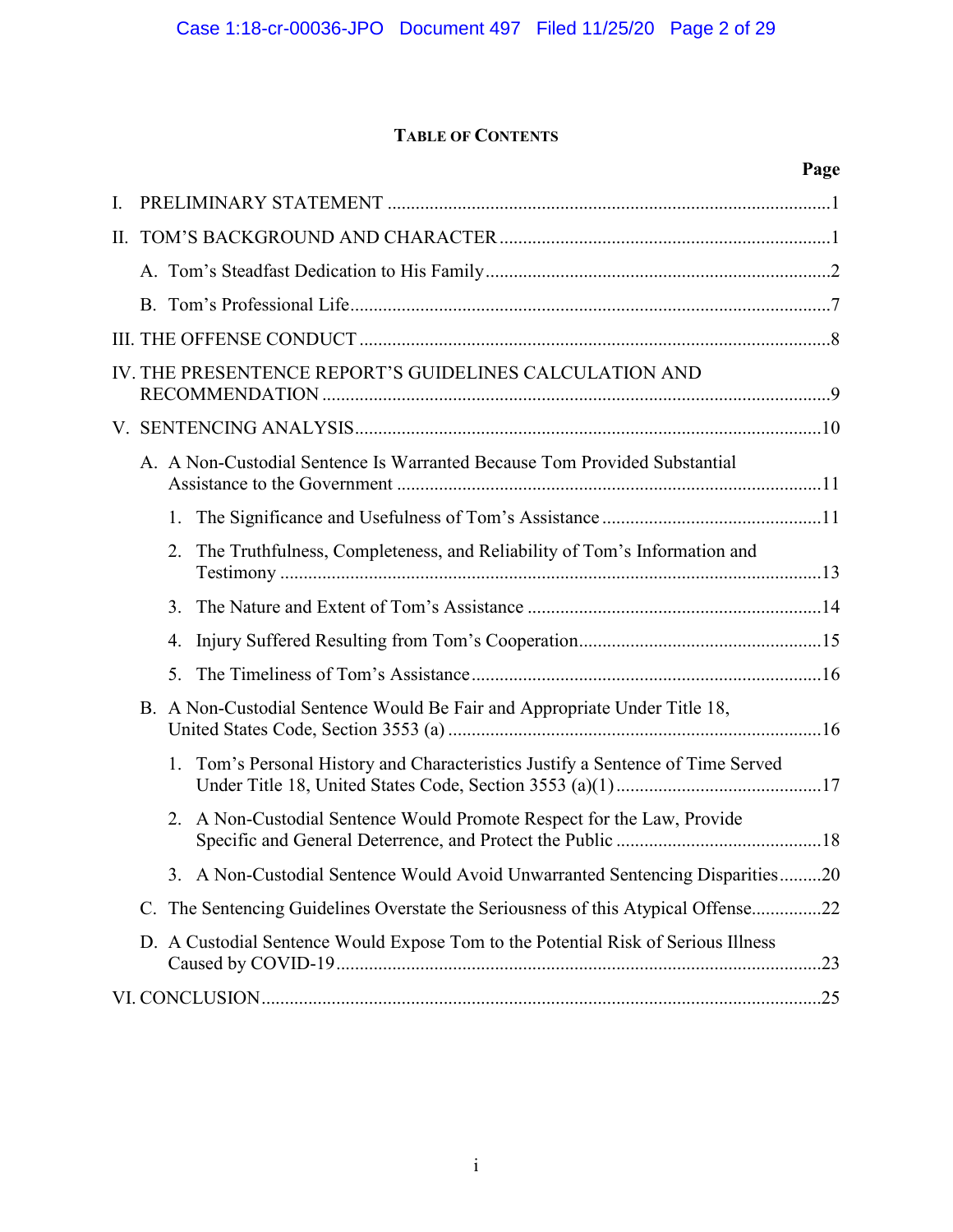# **TABLE OF AUTHORITIES**

# **Cases**

| United States v. Adelson, 441 F. Supp. 2d 506 (S.D.N.Y. 2006), aff'd, 301 F. App'x 93 (2d Cir.                                                                           |
|--------------------------------------------------------------------------------------------------------------------------------------------------------------------------|
|                                                                                                                                                                          |
|                                                                                                                                                                          |
| United States v. Cooper, No. 13 Cr. 66 (JPO), 2020 WL 4195273 (S.D.N.Y. June 11, 2020) 24                                                                                |
|                                                                                                                                                                          |
|                                                                                                                                                                          |
|                                                                                                                                                                          |
|                                                                                                                                                                          |
|                                                                                                                                                                          |
|                                                                                                                                                                          |
| <b>Statutes</b>                                                                                                                                                          |
|                                                                                                                                                                          |
|                                                                                                                                                                          |
|                                                                                                                                                                          |
| <b>Other Authorities</b>                                                                                                                                                 |
| A State-by-State Look at Coronavirus in Prisons, Marshall Project,<br>https://www.themarshallproject.org/2020/05/01/a-state-by-state-look-at-coronavirus-in-prisons      |
| Brendan Saloner, Ph.D., et al., Research Letter, COVID-19 Cases and Deaths in Federal and<br>State Prisons, 324 JAMA 602 (2020), available at                            |
| Chad Bray, KPMG Fires 6 Over Ethics Breach on Audit Warnings, N.Y. TIMES (Apr. 12, 2017)                                                                                 |
| COVID-19 and Autoimmune Disease: What We Know, Global Autoimmune Institute,<br>https://www.autoimmuneinstitute.org/covid-19-autoimmune-disease-what-we-know-now/23n      |
| COVID-19 Hospitalization and Death by Age, CDC, https://www.cdc.gov/coronavirus/2019-<br>ncov/covid-data/investigations-discovery/hospitalization-death-by-age.html  23n |
| Dave Michaels, et al., KPMG Fires Partners Over Leak of Audit Regulator's Confidential Plan,                                                                             |
| Judgment, Dkt. No. 20, United States v. Parietti, No. 16 Cr. 373 (PAE) (S.D.N.Y. Feb. 13, 2019)                                                                          |
| Judgment, Dkt. No. 22, United States v. Johnston, No. 16 Cr. 406 (ALC) (S.D.N.Y. Jan. 25,                                                                                |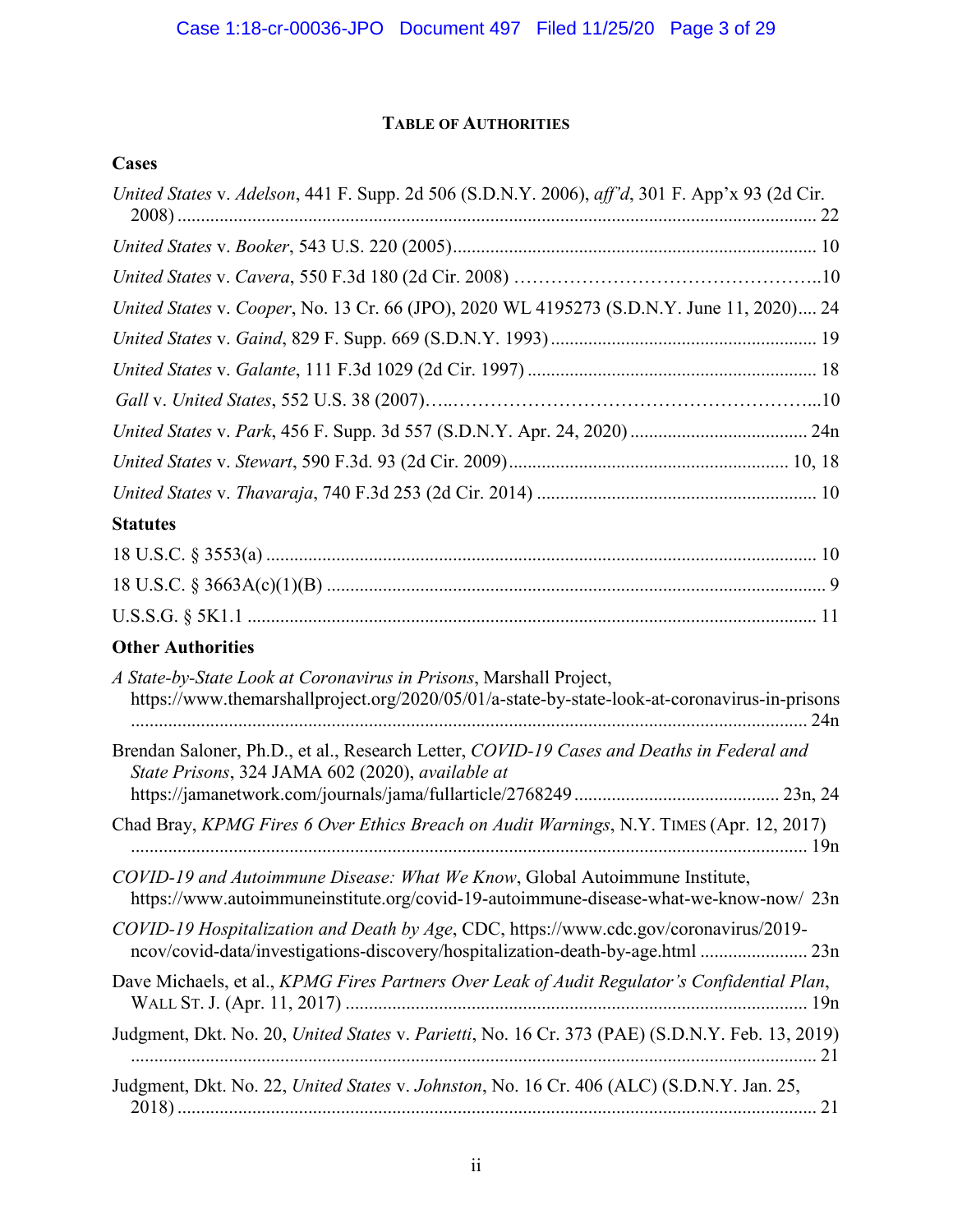| Judgment, Dkt. No. 26, United States v. Curtler, No. 15 Cr. 670 (CM) (S.D.N.Y. Apr. 10, 2019)                                                                                                                                                         |
|-------------------------------------------------------------------------------------------------------------------------------------------------------------------------------------------------------------------------------------------------------|
| Judgment, Dkt. No. 261, United States v. Cunniffe et. al., No. 15 Cr. 287 (LTS) (S.D.N.Y. Nov.                                                                                                                                                        |
| Judgment, Dkt. No. 282, United States v. Robson et. al., No. 14 Cr. 272 (JSR) (S.D.N.Y. Mar.                                                                                                                                                          |
| Mark Maurer, Another Former KPMG Executive Pleads Guilty in 'Steal the Exam' Scheme,                                                                                                                                                                  |
| Matthew Goldstein, U.S. Accuses Accountants of Trying to Game Reviews of KPMG Audits,                                                                                                                                                                 |
| Men and COVID-19: A Biopsychosocial Approach to Understanding Sex Differences in<br>Mortality and Recommendations for Practice and Policy Interventions, CDC,                                                                                         |
| Michael Rapoport, Former KPMG Partner Pleads Guilty in Scheme to Obtain Secret Regulatory                                                                                                                                                             |
| Michael Rapoport, KPMG Ex-Partner Convicted In 'Steal the Exam' Scandal, WALL ST. J. (Mar.                                                                                                                                                            |
| Michael Rapoport, KPMG Ex-Partner Goes on Trial in 'Steal the Exam' Scandal, WALL ST. J.                                                                                                                                                              |
| Older Adults, CDC, https://www.cdc.gov/coronavirus/2019-ncov/need-extra-precautions/older-                                                                                                                                                            |
| Stuart A. Kinner et al., Comment, Prisons and Custodial Settings are Part of a Comprehensive<br>Response to COVID-19, 5 Lancet E188 (2020), available at<br>https://www.thelancet.com/journals/lanpub/article/PIIS2468-2667(20)30058-X/fulltext.  24n |
| Sweet Sentencing Tr., United States v. Sweet, No. 18 Cr. 8                                                                                                                                                                                            |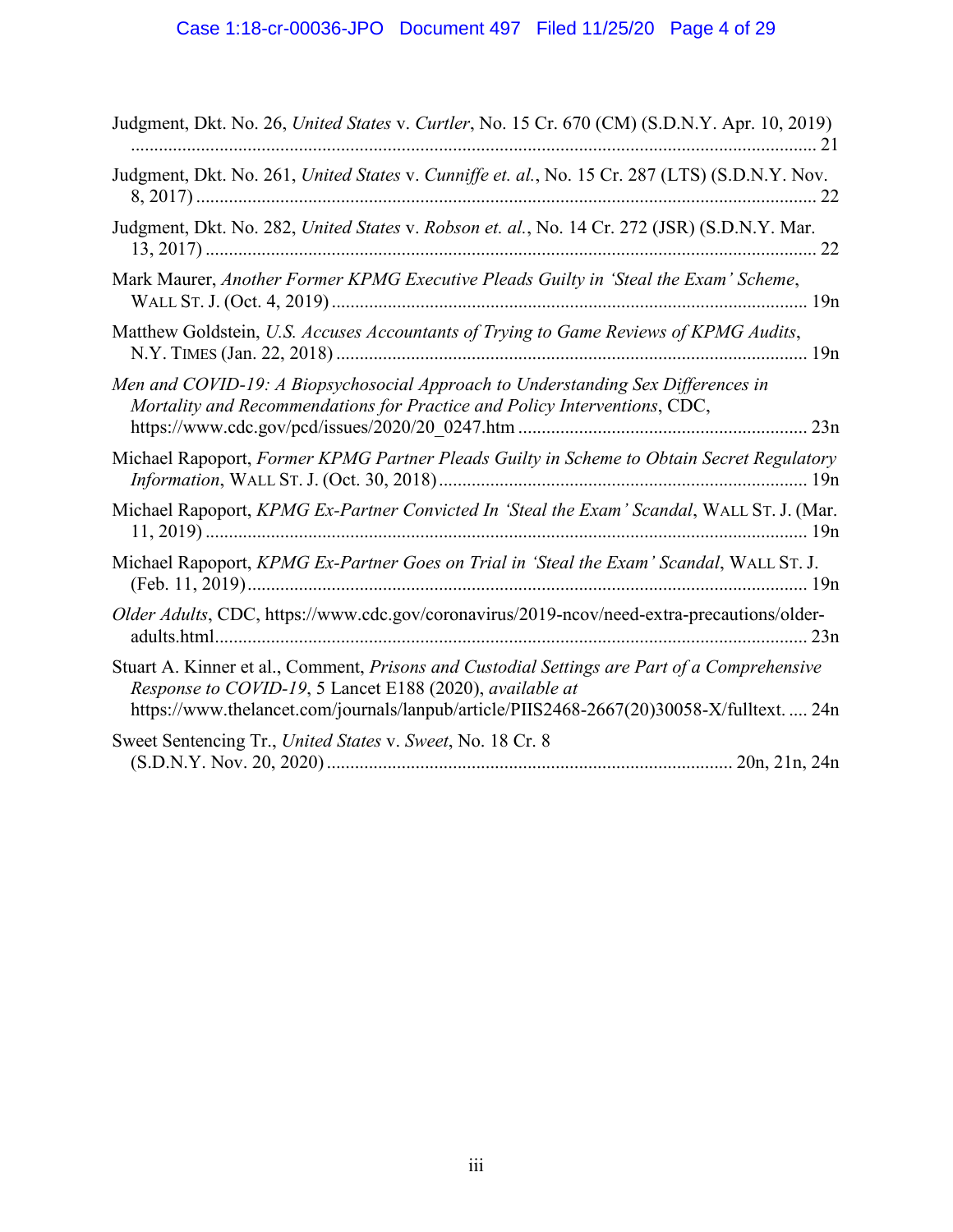#### Case 1:18-cr-00036-JPO Document 497 Filed 11/25/20 Page 5 of 29

Defendant Thomas Whittle respectfully submits this memorandum in connection with his sentencing, which is scheduled for December 2, 2020.

### **I. PRELIMINARY STATEMENT**

Tom Whittle has led a life devoted to his family, his work, and his community. He is a loving son, husband, father, uncle, and friend who has had a lengthy and distinguished career in the public accounting profession. That career is now over because, by virtue of his actions, he can no longer practice as an accountant. He deeply regrets the conduct that brings him before the Court for sentencing, which was a complete anomaly in the context of the rest of his life. Tom has worked diligently to atone for his wrongdoing by cooperating extensively with the government in this case—cooperation that proved critical to the government's convictions at the trial of David Middendorf and Jeffrey Wada. Tom has learned from his mistake, and he will never commit another crime. We therefore respectfully submit that a sentence of time served, as the Probation Office has recommended, would be fair and appropriate in this case.

### **II. TOM'S BACKGROUND AND CHARACTER**

As demonstrated by the many letters submitted by Tom's family members, friends, and former colleagues, Tom has lived his life according to the highest moral standards.<sup>1</sup> His younger brother Pete writes that Tom

> has always been the model of what a good brother and son should be. Ever since I remember he was always the one doing what was "right". He was the "A" student in school, the one who took part in debate team and theater club and the one practicing his clarinet like he was told to do. He was the one who studied diligently and it showed. He was a Boy Scout and I can say he lived by its creed: trustworthy, loyal, helpful, courteous, kind, obedient, cheerful, thrifty, brave, clean and reverent. I have never known Tom not to want to do what is "right" and what is "expected."<sup>2</sup>

<sup>1</sup> These letters are submitted with this Memorandum as numbered exhibits. *See* Exhibits 1-16.

<sup>&</sup>lt;sup>2</sup> Letter from Pete Whittle, dated Oct. 18, 2020, at 1 (attached hereto as Exhibit 15).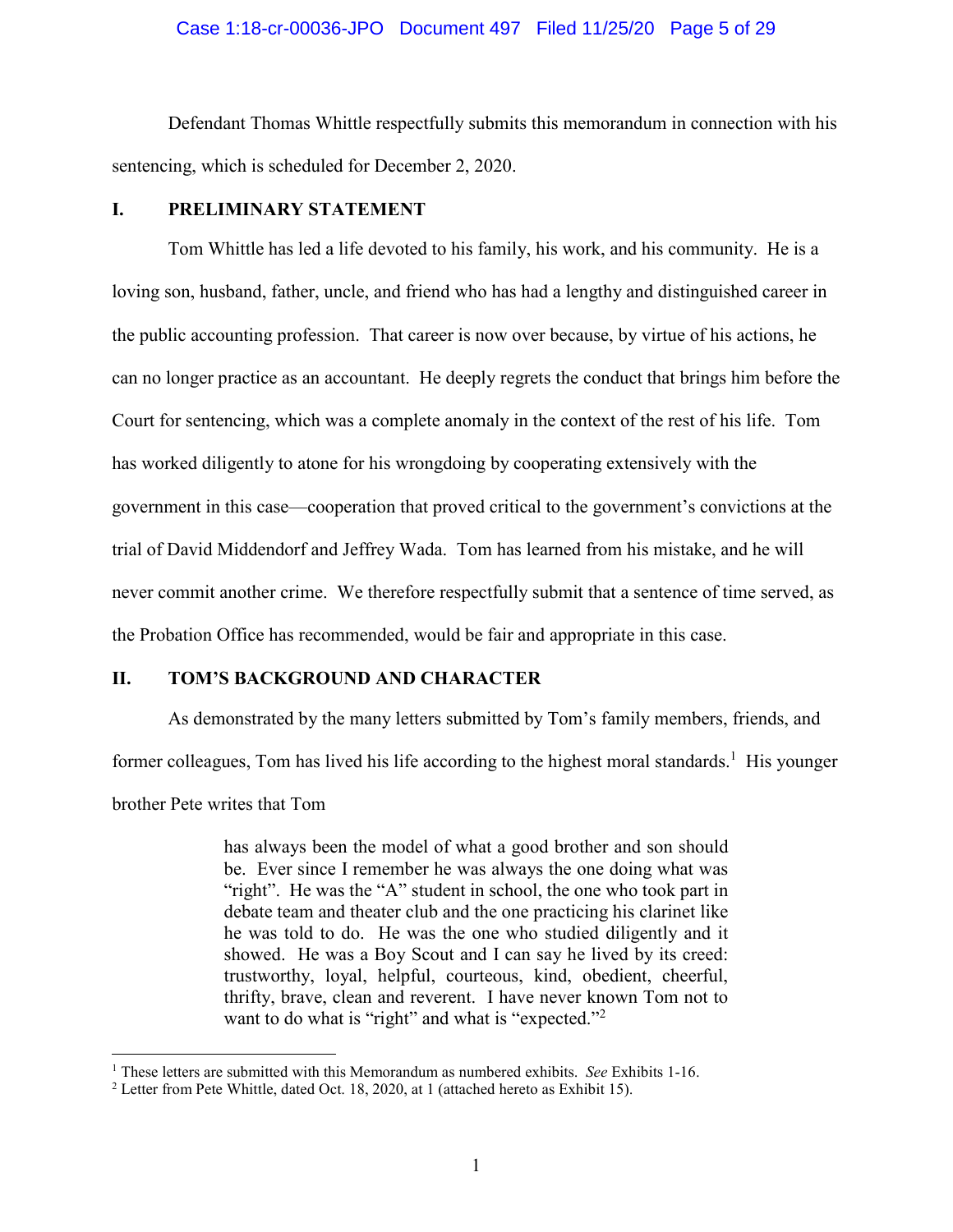#### Case 1:18-cr-00036-JPO Document 497 Filed 11/25/20 Page 6 of 29

Those who know Tom best all agree with this sentiment. Tom's oldest friend Mark calls Tom "one of the best people I know," and even named his own son after Tom.<sup>3</sup> Since childhood, Tom has put dedication to his family above his own interests, supporting his loved ones and setting an example to be admired and emulated.

#### **A. Tom's Steadfast Dedication to His Family**

Tom was born in Teaneck, New Jersey on , 1963 into a blue-collar and devout Roman Catholic family. Tom's father owned a construction supply and service company, and his mother was a homemaker who also helped her husband with his business. The Whittle family was loving and tight-knit. When Tom was a child, every night at dinner, his father would ask the children what they had learned that day—a tradition Tom continues with his own sons to this day. is Fa<br>onstru

As the first born of three sons, Tom assumed responsibilities beyond his years. He began helping out at his father's construction business from a young age, in addition to running a newspaper route and helping his parents with housework. Because Tom's mother was regularly in and out of the hospital with medical issues while he was growing up, Tom often cared for his younger brothers and performed household duties to help share the burden with his father.

Tom applied the work ethic his parents instilled in him to his studies. After graduating near the top of his high school class, Tom became the first in his family to attend college. He enrolled at La Salle University, where he graduated with highest honors and a bachelor's degree in accounting in 1985. After graduation, Tom got a job with Peat Marwick Mitchell & Company—the predecessor company to KPMG—and he stayed an employee for 32 years, until his resignation in 2017 in connection with this matter.

<sup>&</sup>lt;sup>3</sup> Letter from Mark Seal, dated April 8, 2020, at 2 (attached hereto as Exhibit 9).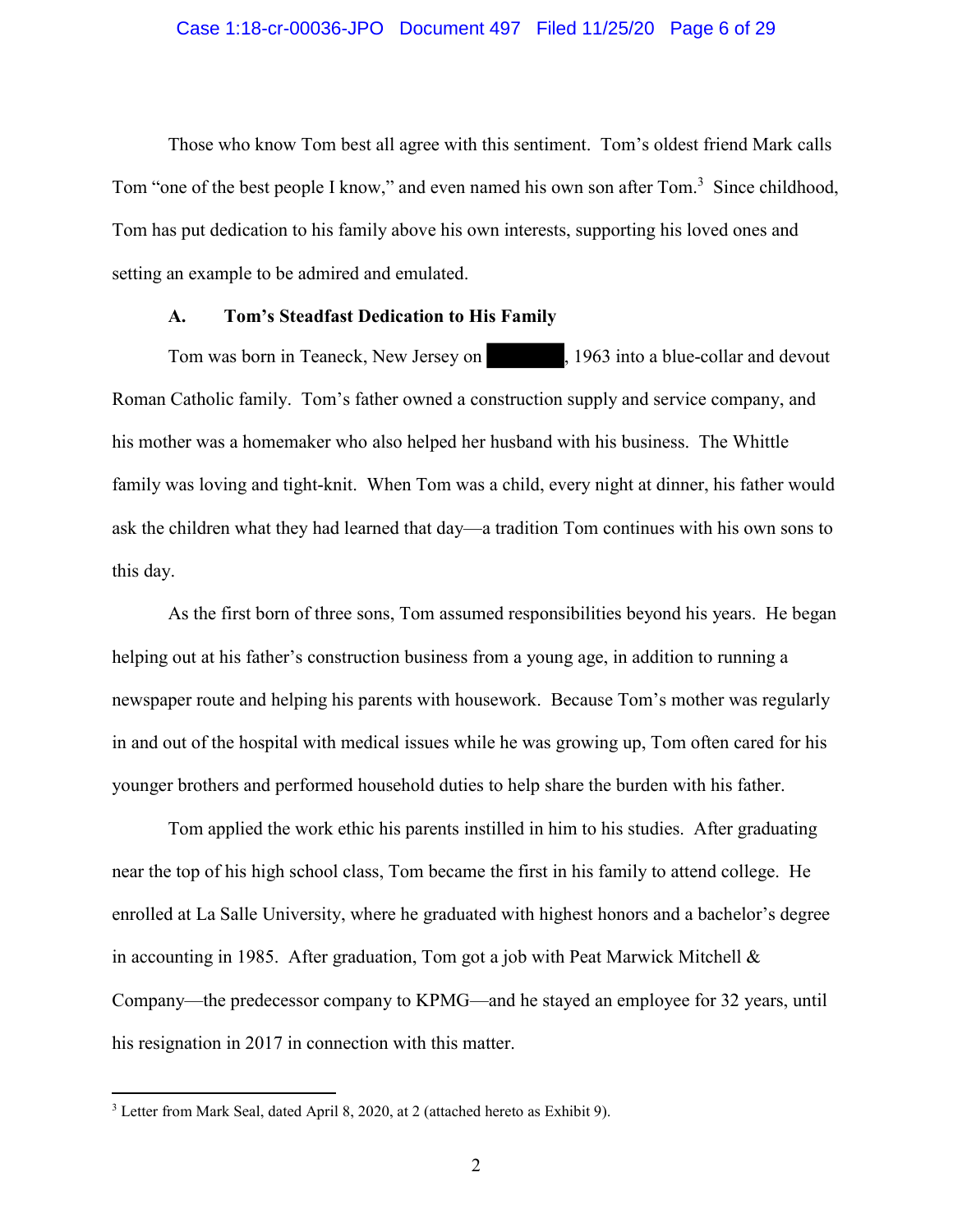#### Case 1:18-cr-00036-JPO Document 497 Filed 11/25/20 Page 7 of 29

Despite his demanding career responsibilities, Tom never compromised the commitment to his family that he forged as a boy. Tom's sister-in-law Carolyn writes that Tom played a critical role in his parents' lives, explaining that he "was the consistent contact person, the one [his parents] depended on, the one who did whatever they needed done—from helping with financial matters, to mowing their lawn, unclogging toilets, or painting a room in their house."<sup>4</sup> As his parents became elderly and sick, Tom redoubled his efforts to support them, helping his father fight cancer by researching and coordinating treatment options, taking him to medical appointments at Memorial Sloan-Kettering in New York City, and traveling with him to Houston, Texas for a potential experimental treatment at MD Anderson Cancer Center. After his father died in 2006, Tom helped his mother sell the family home and moved his mother into his own house. He drove her to her dialysis treatments three times a week and ultimately remained at her bedside for days at the hospital before she died in 2012.<sup>5</sup>

Tom is also the devoted father of four sons. His older sons are now adults: Kyle, now 27, graduated from Rutgers Law School in May 2019 and is working at the Legal Aid Society, assisting the indigent with housing matters; Matthew, now 25, graduated from William Patterson University in May 2018 and is pursuing a career in environmental science; and Colin, now 25, graduated from John Jay College of Criminal Justice in May 2018 and hopes to become a police officer. Kyle describes his father as "the person that [he] turn[s] to for advice," and adding that Tom always has been available to talk—"whether it was something important for school or just to discuss how [the] day was going."<sup>6</sup> Colin similarly describes his father as "the first person [he] call[s] when dealing with any issue":

<sup>&</sup>lt;sup>4</sup> Letter from Carolyn Dannels, dated April 6, 2020, at 1 (attached hereto as Exhibit 4).

<sup>&</sup>lt;sup>5</sup> Ex. 4 (Letter from C. Dannels) at 3; Letter from Kimberly Whittle, dated April 8, 2020, at 5-6 (attached hereto as Exhibit 12).

<sup>&</sup>lt;sup>6</sup> Letter from Kyle Whittle, dated April 7, 2020, at 1-2 (attached hereto as Exhibit 13).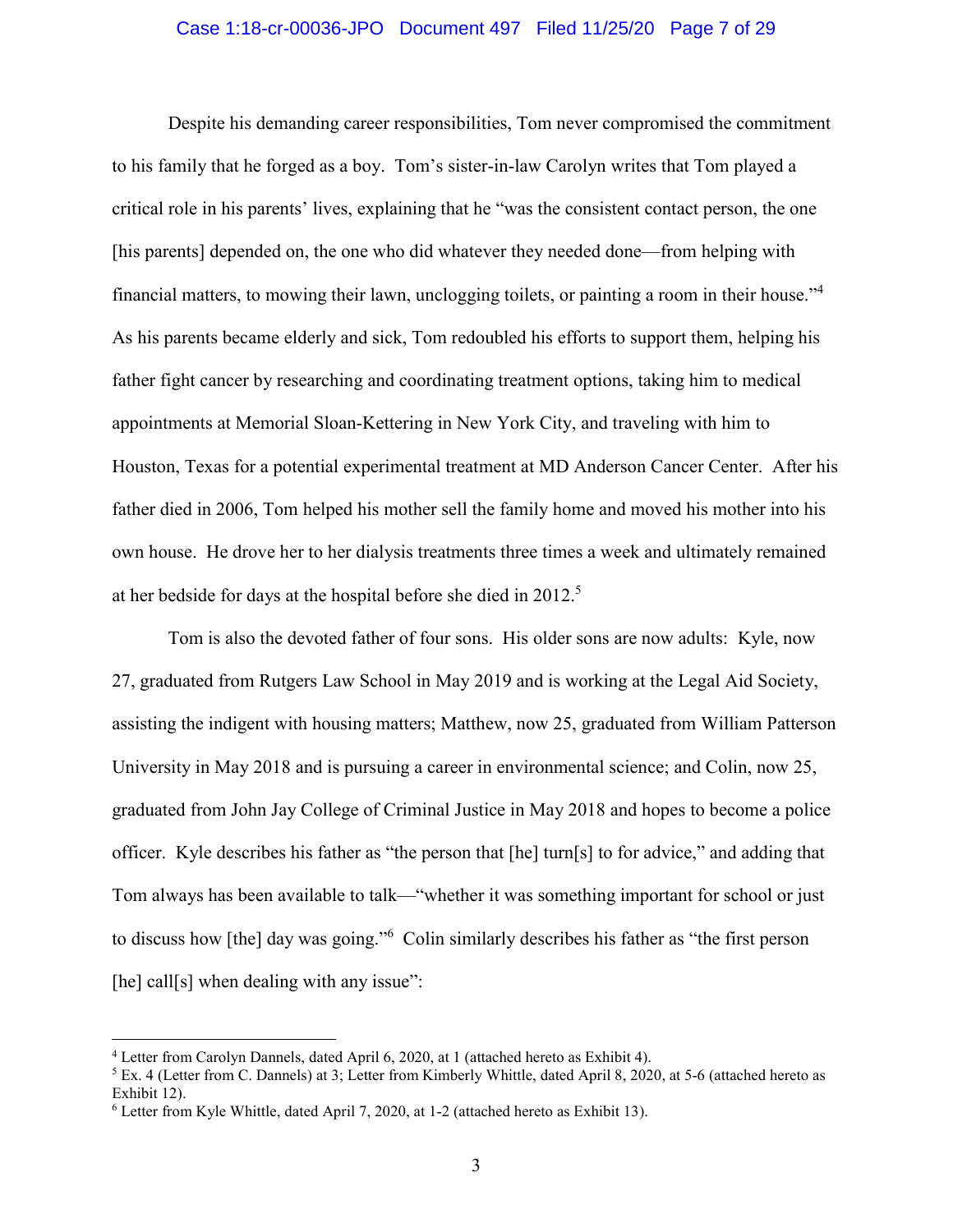#### Case 1:18-cr-00036-JPO Document 497 Filed 11/25/20 Page 8 of 29

[My dad] is always able to suggest the correct course of action, give me a different perspective, or instill confidence in me that I had not known was possible. Most importantly, he has never let me forget or doubt the fact that he loves me with every fiber of his being and that he wants nothing more to be a part of my life.<sup>7</sup>

Tom's youngest son is 11-year old (a), whom Tom's wife Kimberly describes as "the happiest and kindest little boy you would ever meet."<sup>8</sup> In the wake of Tom's arrest, Kimberly has assumed the role of sole breadwinner in the Whittle household, working long hours six or seven days a week to establish her own business. That has left Tom to be young 's primary caregiver, taking him to and from school and extracurricular activities, hours six or seven days a week to establish her own business. That has left Tom to be young<br>'s primary caregiver, taking him to and from school and extracurricular activities,<br>helping him with his homework, preparing his m an important role in the leadership of his Cub Scout troop.<sup>9</sup> to be<br>uld e

In her heartfelt letter to the Court, Tom's wife Kimberly describes Tom's unwavering commitment to their family, both before and after his departure from KPMG. Kimberly writes that Tom "always worked long hours and poured his heart and soul into his work; and at the same time couldn't wait to get home and spend his free time and vacation time" with her and their sons.<sup>10</sup> Now that Tom no longer works outside the home, in addition to caring for same time couldn't wait to get home and spend his free time and vacation time" with her and<br>their sons.<sup>10</sup> Now that Tom no longer works outside the home, in addition to caring for<br>Tom also plans and cooks the family's mea laundry. He also cares for Kimberly's elderly mother, who lives in their family home, driving her to medical appointments, running errands for her, and cooking her special meals. Kimberly explains, "Since Tom's termination from KPMG, I have been working around the clock,

<sup>&</sup>lt;sup>7</sup> Letter from Colin Whittle, dated Aug. 10, 2020, at 1 (attached hereto as Exhibit 11).

<sup>8</sup> Ex. 12 (Letter from K. Whittle) at 9.

<sup>&</sup>lt;sup>9</sup> Letter from Ron Bubnowski, dated Sept. 3, 2019, at 1 (attached hereto as Exhibit 3).

<sup>10</sup> Ex. 12 (Letter from K. Whittle) at 1.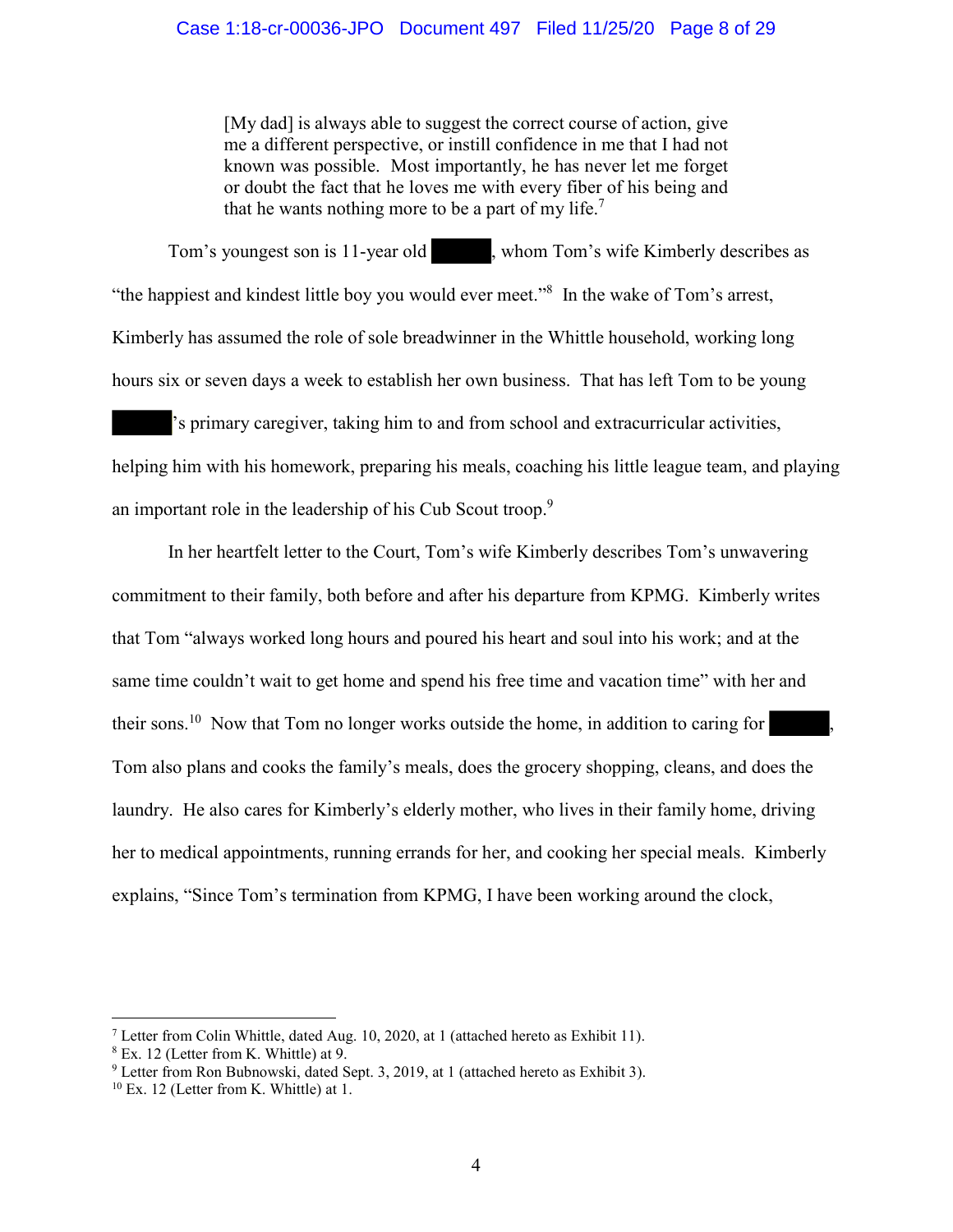#### Case 1:18-cr-00036-JPO Document 497 Filed 11/25/20 Page 9 of 29

six/seven days a week . . . . This would not be possible if it were not for Tom agreeing to completely reverse roles with me in our family."<sup>11</sup>

As Kimberly writes, Tom is the "rock and foundation" of his family, both in good times and in bad.<sup>12</sup> And Tom's family has been through more than its fair share of tragedies. In 1998, Tom's younger brother Timothy died suddenly at the age of 33 after suffering a heart attack. Timothy's wife Carolyn was six months pregnant with the couple's first child, Charlotte, when Timothy died. When Charlotte was born, Carolyn asked Tom to be her godfather. In the twentyone years since Timothy's death, Tom has never wavered in his dedication to Charlotte. In her letter to the Court, Carolyn recounts how Tom "hauled himself and his sons at least two hours north on a regular basis" to attend Charlotte's ballet performances, and remembers the day when Tom served as Charlotte's sponsor when she was confirmed into the Catholic church, braving a flu and high fever to attend the ceremony.<sup>13</sup> Carolyn also describes the important role Tom has played in her life, even though she has long been remarried, and in the lives of others:

> Tom has remained a consistent and supportive person in my life and Charlotte's life. He extended himself to support me and my husband Jeff, when we dated and eventually married. I've valued his counsel, especially after losing his brother, but really anytime I have needed him over the past 28 years; if I call him, he calls me back, and he does what he can to make himself available—no matter where he is. He did this with his parents, and does this for his wife and sons, his brothers, his mother in law, me, my daughter, his nieces and nephews, and his relatives and friends.<sup>14</sup>

Tom's family was touched by tragedy again in early 2013, when

<sup>11</sup> *Id*. at 8-9.

<sup>12</sup> *Id.* at 1.

<sup>13</sup> Ex. 4 (Letter from C. Dannels) at 2-3.

<sup>14</sup> *Id*. at 2.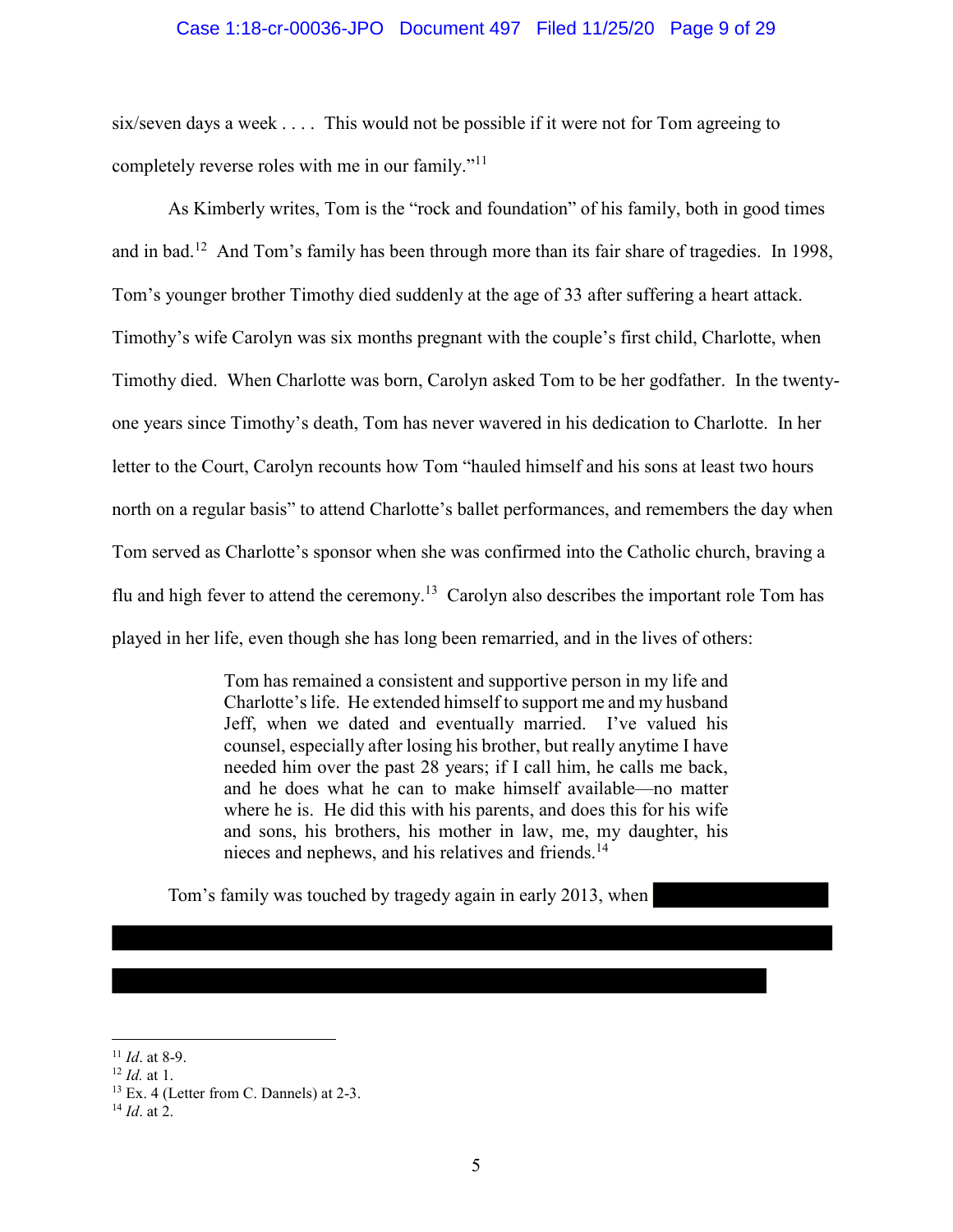Timothy explains the difference that his uncle Tom has made in his life and in the lives of

everyone in his family:

 I have never had a father figure in my life until my Uncle Tom. He is by far the smartest best male influence. It's a true blessing to have him in my life. I don't know what I would do without his help for not only me but my family as well. In 2013 my grandmother moved in with him and my Aunt Kim and it has never been a problem. It's not every day you find such a kind loving honest man like Thomas Whittle. He is so dear to this family it's hard imagine life if he wasn't always there. Word[s] really can't express the love and devotion he has always shown and given this family. $17$ 

Tom has made a difference in so many people's lives, but his role as a father figure to

Timothy is perhaps most significant.

<sup>&</sup>lt;sup>15</sup> Letter from Ellen Bennett, dated Apr. 8, 2020, at 1 (attached hereto as Exhibit 1).

<sup>16</sup> *Id.*

<sup>&</sup>lt;sup>17</sup> Letter from Timothy Bennett, dated Apr. 8, 2020, at 1-2 (attached hereto as Exhibit 2).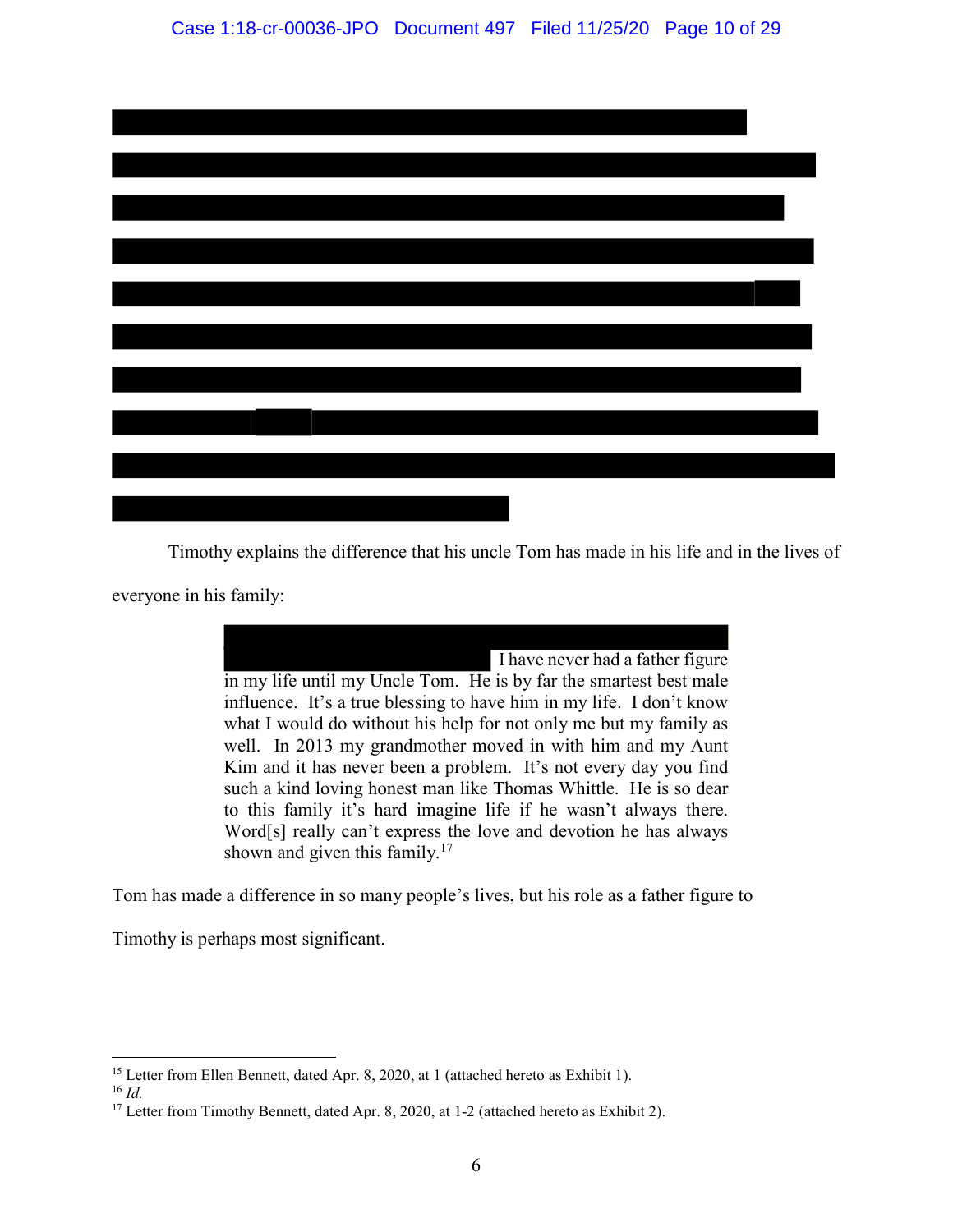### **B. Tom's Professional Life**

Throughout his life, Tom balanced his responsibilities as a father, husband, son, and uncle with his extremely demanding career at KPMG. Tom's loyalty and work ethic are evident in his dedication to KPMG, where he spent his entire professional career of over thirty years. As Tom's brother Pete writes, in today's world, that kind of career loyalty is rare.<sup>18</sup> Tom began his career as a staff auditor and was promoted to partner in 1997. One of Tom's former colleagues, Kevin Murphy, met Tom around this time, and recalls that

> Tom had a reputation as a Partner that was highly technical, ethical, and demanding. . . . I realized immediately that Tom's reputation was true. Tom was a smart, technical professional who did not cut corners and was a stickler for following the rules. It was quite a challenge working for Tom, but the benefits from the experience was invaluable. There were no short cuts. . . . I respect Tom for his knowledge, character and ethics. He taught me not only the technical aspects of my job, but also doing the right thing.<sup>19</sup>

Tom's former colleague Qing Meyerson echoes that sentiment, crediting her mentor Tom for helping her to become the person she is today, and recounting his reputation as a "finance person with the highest integrity and independence standards."<sup>20</sup>

In 2008, Tom went to work at KPMG's national office as a liaison between the firm's

engagement teams and the PCAOB's inspectors during audits, a position he held for three years,

making the daily hours-long commute from his home in New Jersey to KPMG headquarters in

Manhattan.

On his return,

<sup>18</sup> Ex. 15 (Letter from P. Whittle) at 1.

<sup>&</sup>lt;sup>19</sup> Letter from Kevin Murphy, dated Apr. 10, 2020, at 1 (attached hereto as Exhibit 8).

 $20$  Letter from Qing Meyerson, dated Apr. 8, 2020, at 1 (attached hereto as Exhibit 7).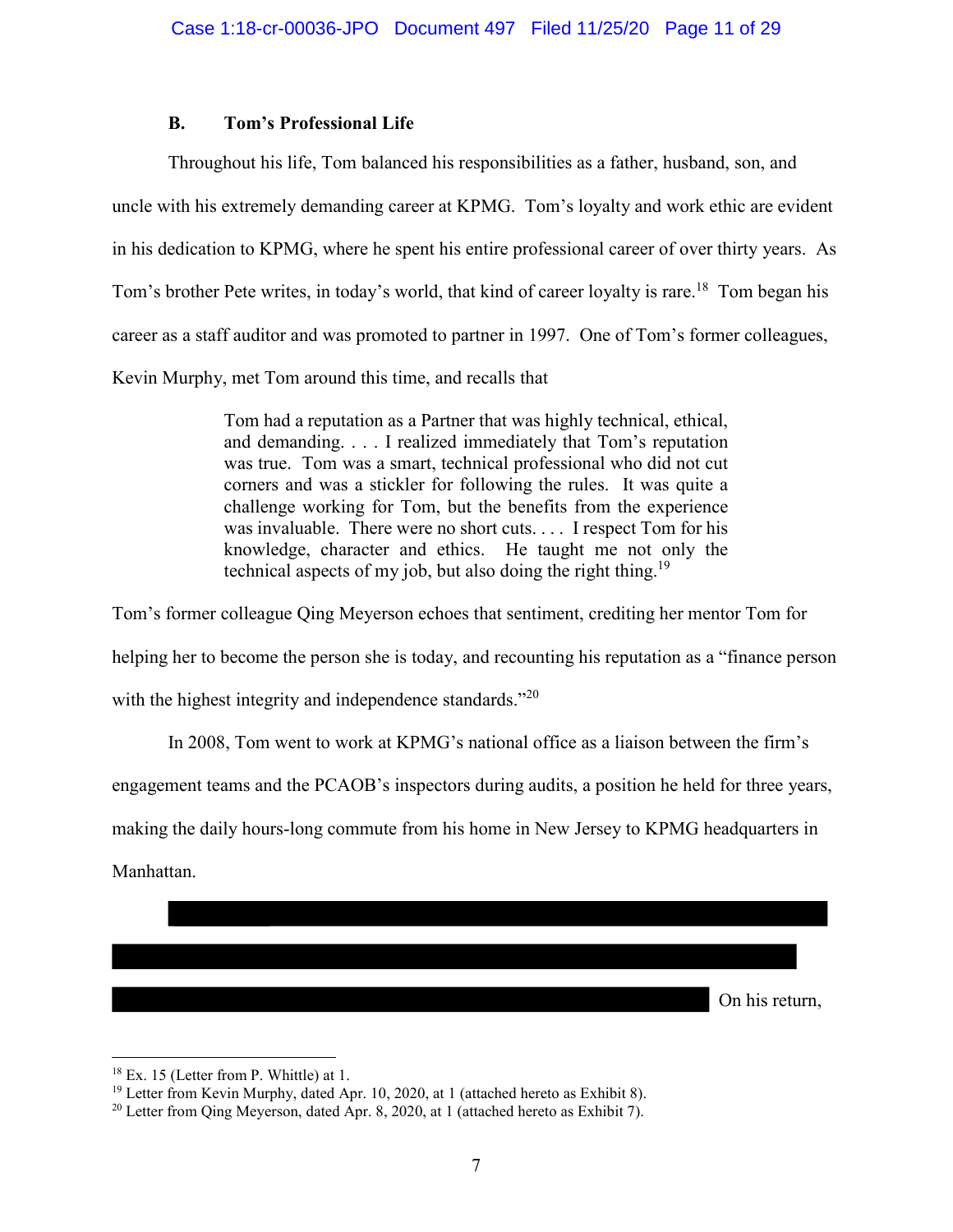#### Case 1:18-cr-00036-JPO Document 497 Filed 11/25/20 Page 12 of 29

Tom faced significant challenges finding clients and rebuilding his audit practice,

After months of

-

struggling to obtain work and clients at the KPMG Short Hills branch office, Tom offered to return to the national office in the demanding job of Partner-in-Charge of Inspections.

Tom's new job gave him the opportunity to serve the firm in a meaningful way, but it was stressful and challenging. The relationship between Tom's predecessor and the PCAOB had deteriorated to the point where meetings between KPMG and the PCAOB sometimes devolved into shouting matches. These difficulties were compounded by KPMG's poor performance on PCAOB inspections, which led to significant pressure from both the PCAOB and KPMG executives for improvement. It was against this backdrop that Tom ultimately made the wrong decision to misuse confidential PCAOB information to KPMG's advantage.

## **III. THE OFFENSE CONDUCT**

On October 29, 2018, Tom pleaded guilty, pursuant to a cooperation agreement with the government, to the five counts with which he was originally charged in this case, all of which arose from his agreement with his former colleagues to misappropriate and misuse confidential PCAOB inspection information between 2015 and 2017. Presentence Report ("PSR"), Dkt. No. 495 (S.D.N.Y. Nov. 18, 2020) ¶¶ 1-6. Tom began cooperating with the U.S. Attorney's Office in July 2018, and ultimately testified extensively about his conduct and that of his co-defendants at the trial of David Middendorf and Jeffrey Wada in February 2019.

It bears emphasizing that Tom's offense conduct is anomalous not only in the context of his personal and professional life, but also because he did not benefit financially from his actions. As the Court heard during the trial, Tom and his co-defendants used the confidential

8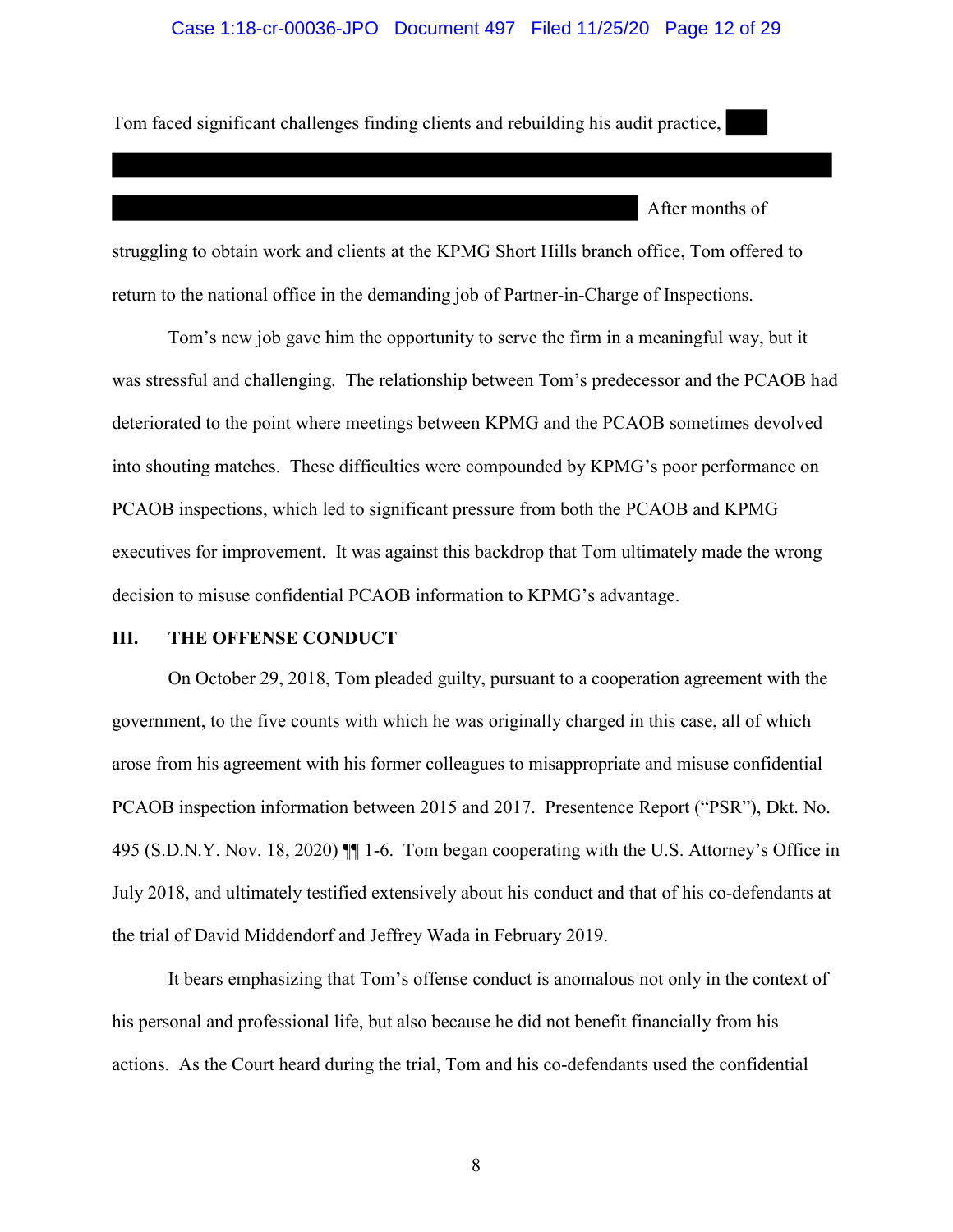PCAOB information in order to help KPMG perform better on its audits, not for their own personal gain.

# **IV. THE PRESENTENCE REPORT'S GUIDELINES CALCULATION AND RECOMMENDATION**

The Probation Office ("Probation") calculates Tom's Sentencing Guidelines range as 27 to 33 months' imprisonment. PSR ¶ 111. That calculation is consistent with the government's view set forth in its sentencing letter, *see* Government Sentencing Letter ("5K Letter"), October 30, 2020, at 3-4, and with the calculation the Court applied at the sentencing of Tom's codefendant Cindy Holder, the only other defendant to have been convicted of Count One, *see*  Holder Sentencing Tr., Dkt. No. 389 (S.D.N.Y. Aug. 22, 2019), at 16.

Probation has recommended a variance down from this range to a sentence of time served. PSR at 27, 30. In its Justification, Probation relies on the information provided in the 5K Letter, the non-violent nature of the offense, and the fact that "the defendant has been in compliance with the conditions of release and has no prior criminal record." *Id*. at 30. Probation thus concluded that "the sentencing goals of punishment, protection of the community, and deterrence will be best achieved by the imposition of a sentence of Time Served." *Id*. As set forth in more detail below, we respectfully submit that the Court should follow Probation's recommendation in this case.

Consistent with the other defendants in this case, Tom objects to the restitution calculation set forth in the PSR at paragraphs 123-124 and pages 28, 29, and 24. We do not believe that the PCAOB's personnel costs can be considered "pecuniary" losses under the relevant statute, 18 U.S.C. § 3663A(c)(1)(B), since the PCAOB's remedial work was performed by salaried employees. We await the Court's ruling on this issue. We also note that Probation did not set out a schedule of restitution payments for Tom.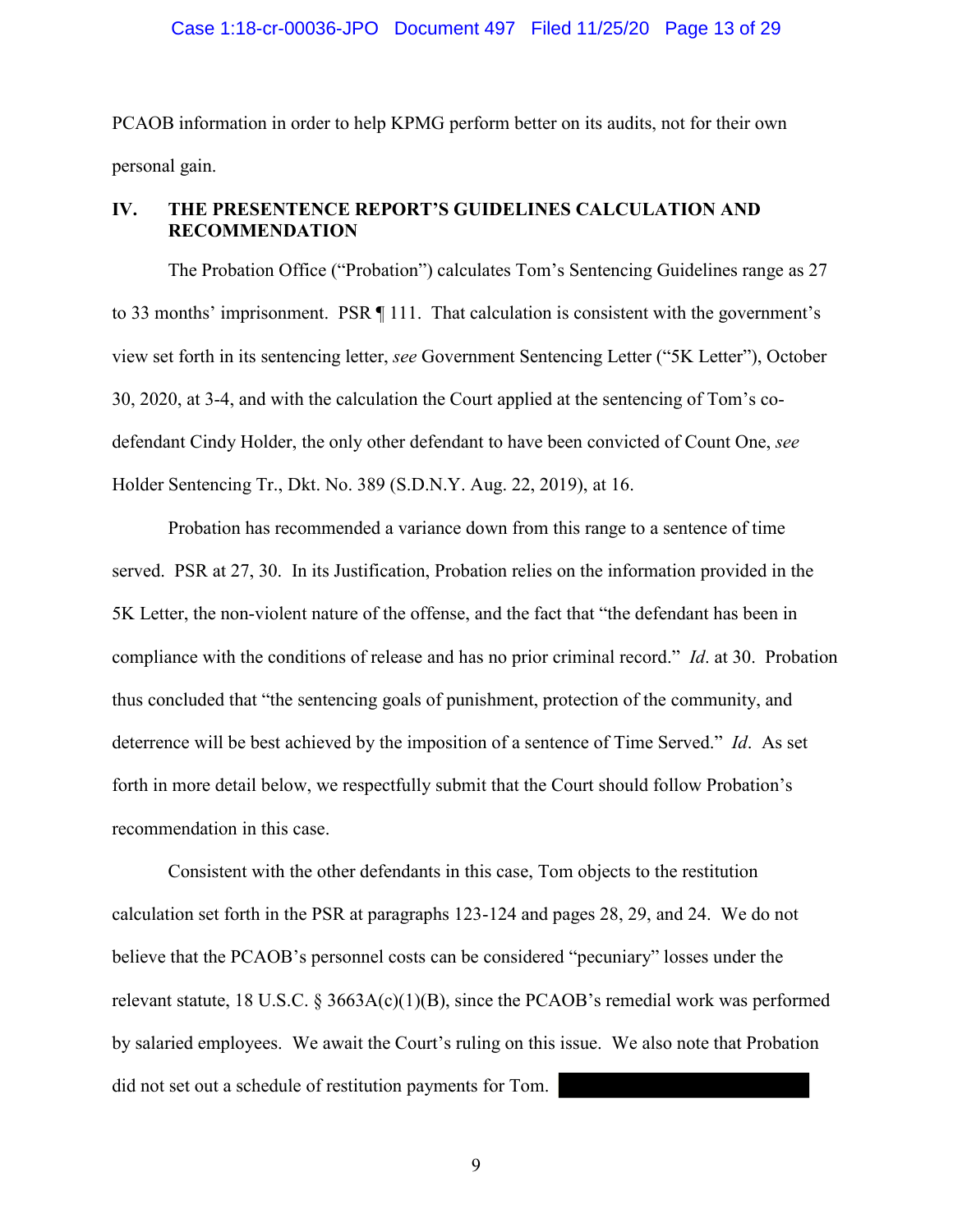We ask the Court to bear this in mind when setting the payment schedule for Tom.

### **V. SENTENCING ANALYSIS**

The Supreme Court held in *United States* v. *Booker* that the Sentencing Guidelines are "effectively advisory." 543 U.S. 220, 245 (2005). Therefore, although sentencing courts must give fair consideration to the Guidelines, they "are not to 'presume that the Guidelines range is reasonable,' and instead they 'must make an individualized assessment based on the facts presented.'" *United States* v. *Thavaraja*, 740 F.3d 253, 259 (2d Cir. 2014) (quoting *Gall* v. *United States*, 552 U.S. 38, 50 (2007)); *see also United States* v. *Stewart*, 590 F.3d. 93, 153 (2d Cir. 2009) (explaining that "a sentence outside the Guidelines carries no presumption of unreasonableness" and "the Guidelines are only one of the factors to consider when imposing sentence"). "District courts are to use the Guidelines as a 'starting point,' and then make an independent sentencing determination, taking into account the 'nature and circumstances of the offense and the history and characteristics of the defendant,' and all of the statutory factors" articulated in Title 18, United States Code, Section § 3553 (a). *Thavaraja*, 740 F.3d at 259 (quoting 18 U.S.C. § 3553(a)(1); *United States* v. *Cavera*, 550 F.3d 180, 189 (2d Cir. 2008)).

The mandate of Section 3553(a) is for the Court to "impose a sentence sufficient, but not greater than necessary," to vindicate the purposes of sentencing. 18 U.S.C. § 3553(a). Particularly in light of Tom's cooperation and the government's anticipated motion for a downward departure from the Guidelines Range pursuant to Section 5K1.1 of the Guidelines, we respectfully submit that any sentence higher than time served would be greater than necessary to

10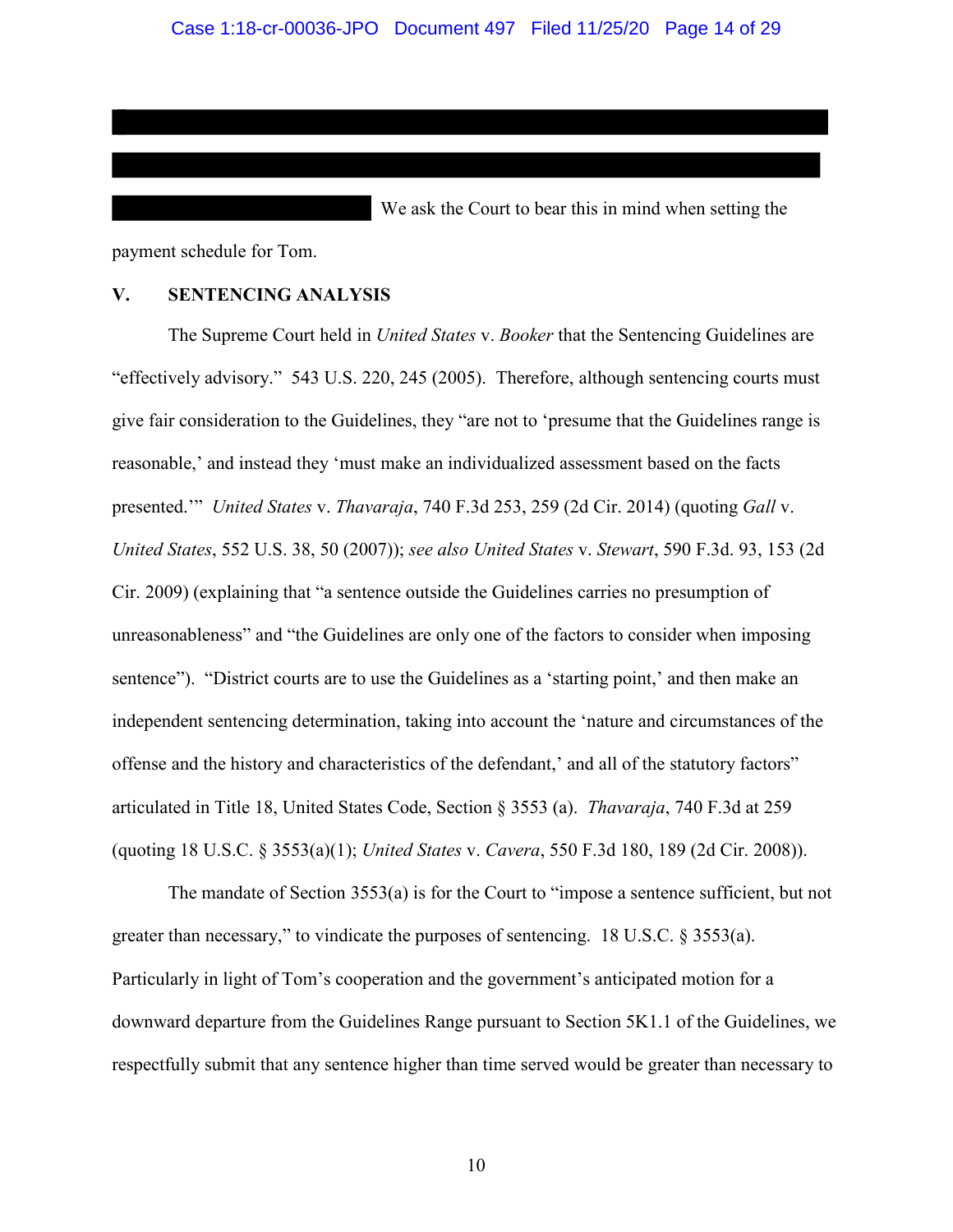#### Case 1:18-cr-00036-JPO Document 497 Filed 11/25/20 Page 15 of 29

fulfill the purposes of sentencing. U.S.S.G.  $\S$  5K1.1. Moreover, the Section 3553(a) factors uniformly counsel in favor of a non-custodial sentence.

## **A. A Non-Custodial Sentence Is Warranted Because Tom Provided Substantial Assistance to the Government**

Tom's cooperation in this matter was simply exceptional. He provided timely, detailed, and truthful information that corroborated key aspects of the government's proof.

Section 5K1.1 of the Guidelines delineates five factors for the Court to consider in determining the appropriate reduction for Tom's substantial assistance: "(1) the significance and usefulness of the defendant's assistance, taking into consideration the government's evaluation of the assistance rendered; (2) the truthfulness, completeness, and reliability of any information or testimony provided by the defendant; (3) the nature and extent of the defendant's assistance; (4) any injury suffered, or any danger or risk of injury to the defendant or his family resulting from his assistance; [and] (5) the timeliness of the defendant's assistance." U.S.S.G. § 5K1.1. Applying these factors to Tom's case clearly justifies a sentence of time served.

#### **1. The Significance and Usefulness of Tom's Assistance**

Tom's cooperation in this matter was highly significant and extremely useful. According to the government, Tom was a "key witness," whose testimony was "critical" to the conviction after trial of his co-defendants David Middendorf and Jeffrey Wada. *See* 5K Letter at 5, 6. The government opines that "[t]here is no question that Whittle's clear, credible, and corroborated testimony significantly aided the jury in reaching its guilty verdict." *Id*. at 5.

Of particular importance was the fact that Tom corroborated information and testimony provided by Brian Sweet, the government's other cooperating witness in this matter. Sweet's cooperation had more hiccups than Tom's—shortly before trial, Sweet signed a supplemental cooperation agreement encapsulating additional criminal conduct he had belatedly revealed to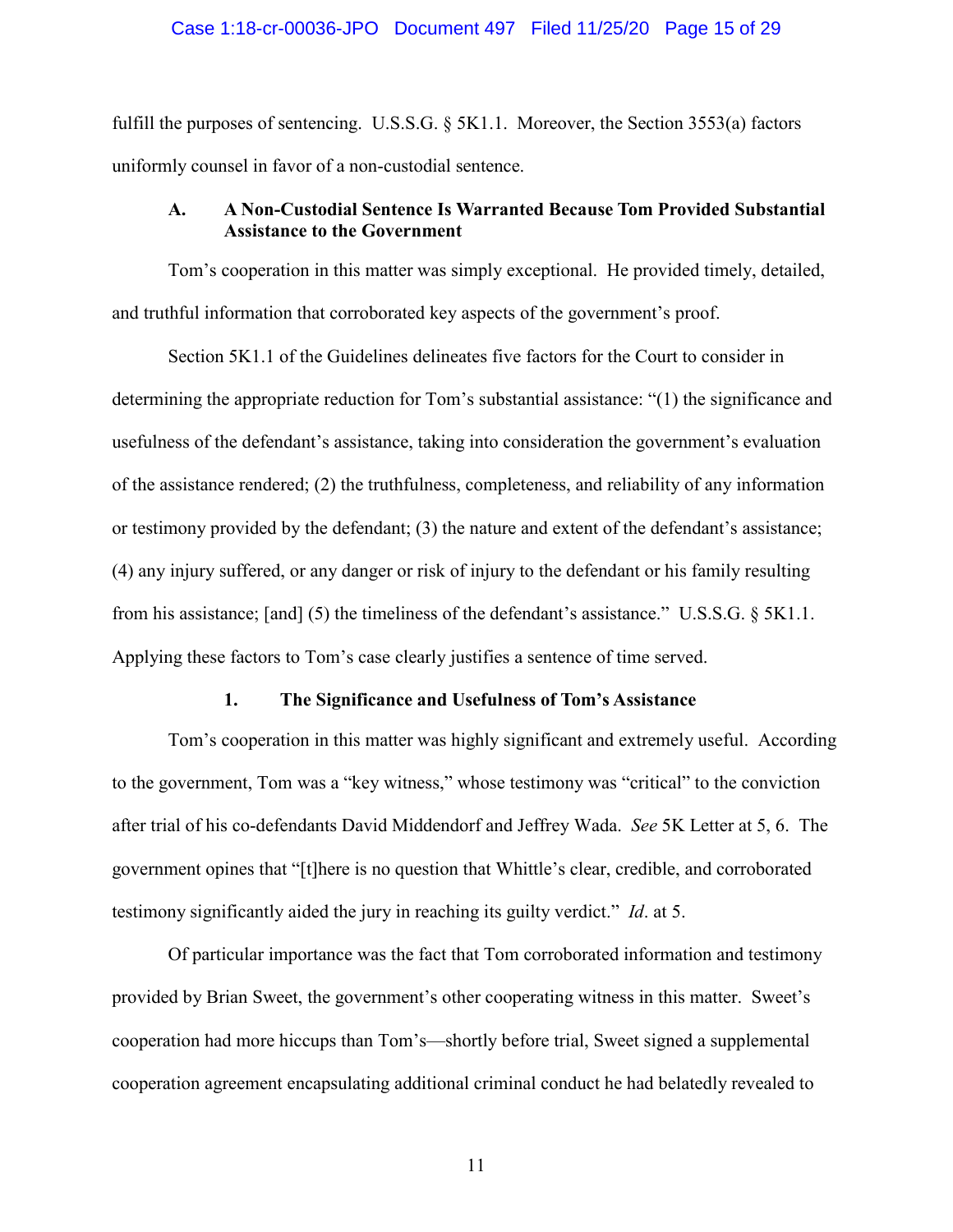#### Case 1:18-cr-00036-JPO Document 497 Filed 11/25/20 Page 16 of 29

the government, including filing false tax returns and committing mortgage fraud. As the government acknowledges, Sweet came under heavy attack from the trial defendants' attorneys, who questioned whether any of the information Sweet provided was truthful given that he had withheld key information relating to his own conduct. *See* 5K Letter at 5. Tom, on the other hand, was solid as a rock on the witness stand, unflappable and untouched by cross-examination because of the consistent, detailed, and accurate nature of his testimony. The fact that Tom's obviously truthful testimony was largely consistent with Sweet's was extremely helpful to the government's case. *See* 5K Letter at 5 ("Whittle was also able to corroborate huge swaths of the testimony of the Government's other cooperating witness, Brian Sweet, which was especially significant given the trial defendants' specific attacks on Sweet's credibility.").

Tom not only corroborated Sweet's information and testimony, but also "provided information about significant conversations about which the Government was otherwise unware." *See* 5K Letter at 4. Tom was able provide this information due to his status as a member of KPMG's senior management and close colleague of Middendorf—a perspective Sweet was unable to provide, but that was crucial to the government's success at trial. The government provides four examples of such information in its 5K Letter. *See id.* at 4-5. Tom also pointed the government to numerous key documents that proved his co-defendants' roles in the scheme, including emails between Tom and Middendorf in which they used code words about specific audits they were targeting for re-reviews. Tom deciphered and later testified about the codes for the government, providing key evidence of Middendorf's knowledge that his conduct was wrong, thus rebutting his central defense at trial.<sup>21</sup> In addition, Tom informed the

<sup>21</sup> *See* GX 949; Middendorf Trial Tr. 1891-93 (March 28, 2016 email from Tom to Middendorf relating to the rereview of Fidelity Information Systems); GX 950; Middendorf Trial Tr. 1888-91 (March 28, 2016 emails between Middendorf and Tom relating to the re-review of Bon Ton); GX 951; Middendorf Trial Tr. 1893-95 (March 29,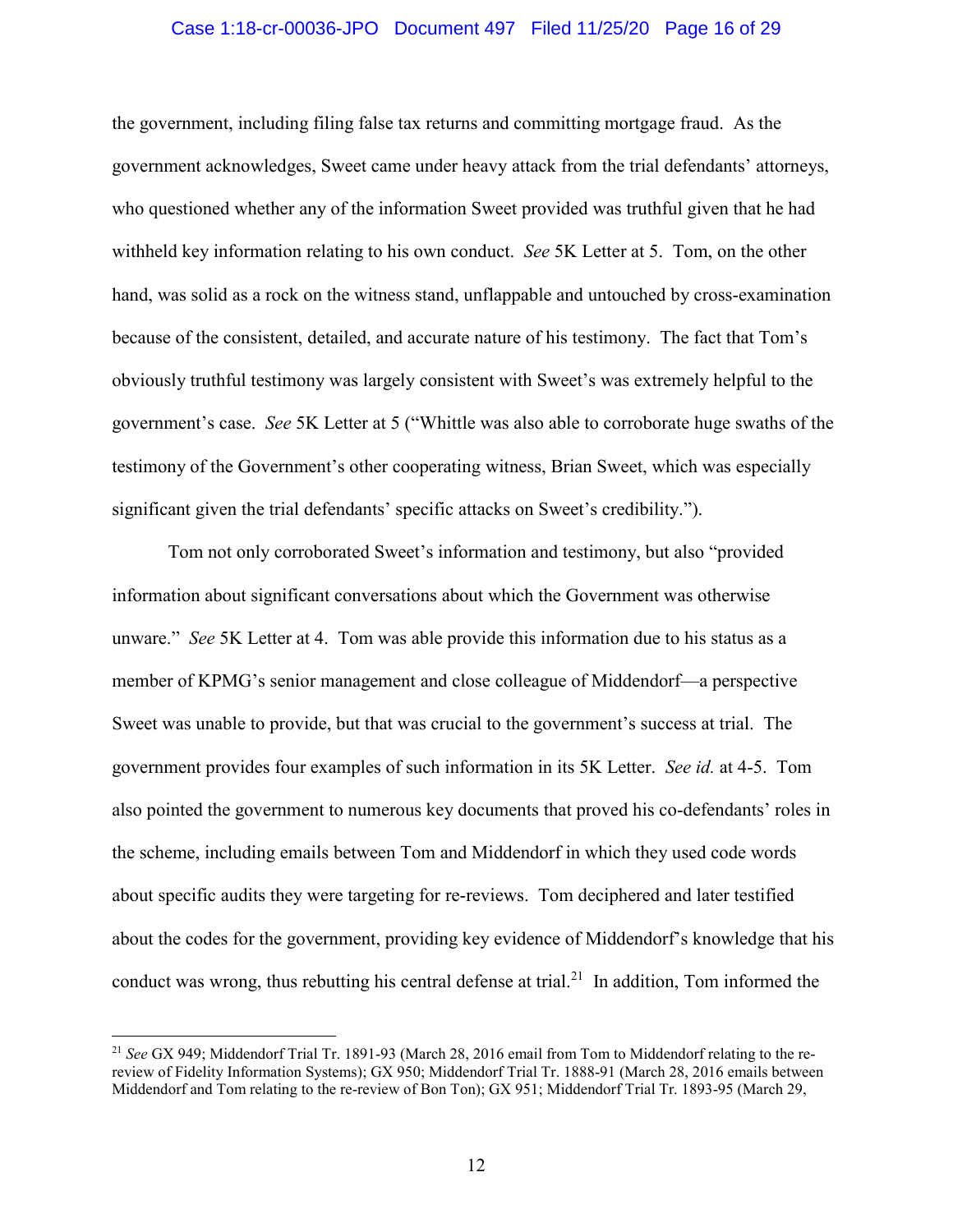#### Case 1:18-cr-00036-JPO Document 497 Filed 11/25/20 Page 17 of 29

government about a pivotal December 2014 meeting between members of the PCAOB Board and KPMG's most senior executives. He recounted how this meeting was a "punch in the gut by the PCAOB" and how, in response, KPMG undertook significant efforts to address the PCAOB's criticisms, eventually leading to the criminal conduct in this case.<sup>22</sup> This critical information helped the jury understand why Tom and his co-defendants ultimately succumbed to the temptation of accepting Sweet's offer of confidential information.

According to the government, Tom's cooperation also likely "played a significant role" in the decisions of David Britt and Cynthia Holder to plead guilty. *See* 5K Letter at 5. Although Holder pleaded guilty before Tom testified, Tom's cooperation was publicly known at the time she entered her plea. While Holder may have been willing to risk going to trial when the government had only one cooperating witness, two may have tipped the scales for her in favor of a guilty plea. Britt was able to listen to Tom's devastating testimony at the Middendorf and Wada trial, in which Tom recounted the use of the term "stealth re-reviews" by a member of Britt's team,<sup>23</sup> and explained the emails reflecting the decision Tom and Britt made to re-review four additional engagements in order to hide KPMG's possession of the 2016 inspection list.<sup>24</sup> Tom's matter-of-fact recitation of Britt's involvement in the charged crimes undoubtedly played a significant role in persuading Britt to plead guilty in advance of his own trial.

### **2. The Truthfulness, Completeness, and Reliability of Tom's Information and Testimony**

Tom's trial testimony was "clear, credible, and corroborated"—a textbook example of a cooperator providing truthful information. *See* 5K Letter at 5. Defense counsel were unable to

<sup>2016</sup> emails between Middendorf and the engagement team, and between Middendorf and Tom relating to the rereview of Macquarie); GX 952; Middendorf Trial Tr. 1895-97 (March 29, 2016 emails between Britt and Tom, and between Tom and Middendorf relating to the re-review of Sallie Mae).

<sup>&</sup>lt;sup>22</sup> Middendorf Trial Tr., Dkt. No. 305 (S.D.N.Y March 13, 2019), at 1840-44.

<sup>23</sup> Middendorf Trial Tr. 1897-1901.

<sup>24</sup> GX 948; Middendorf Trial Tr. 1901-05.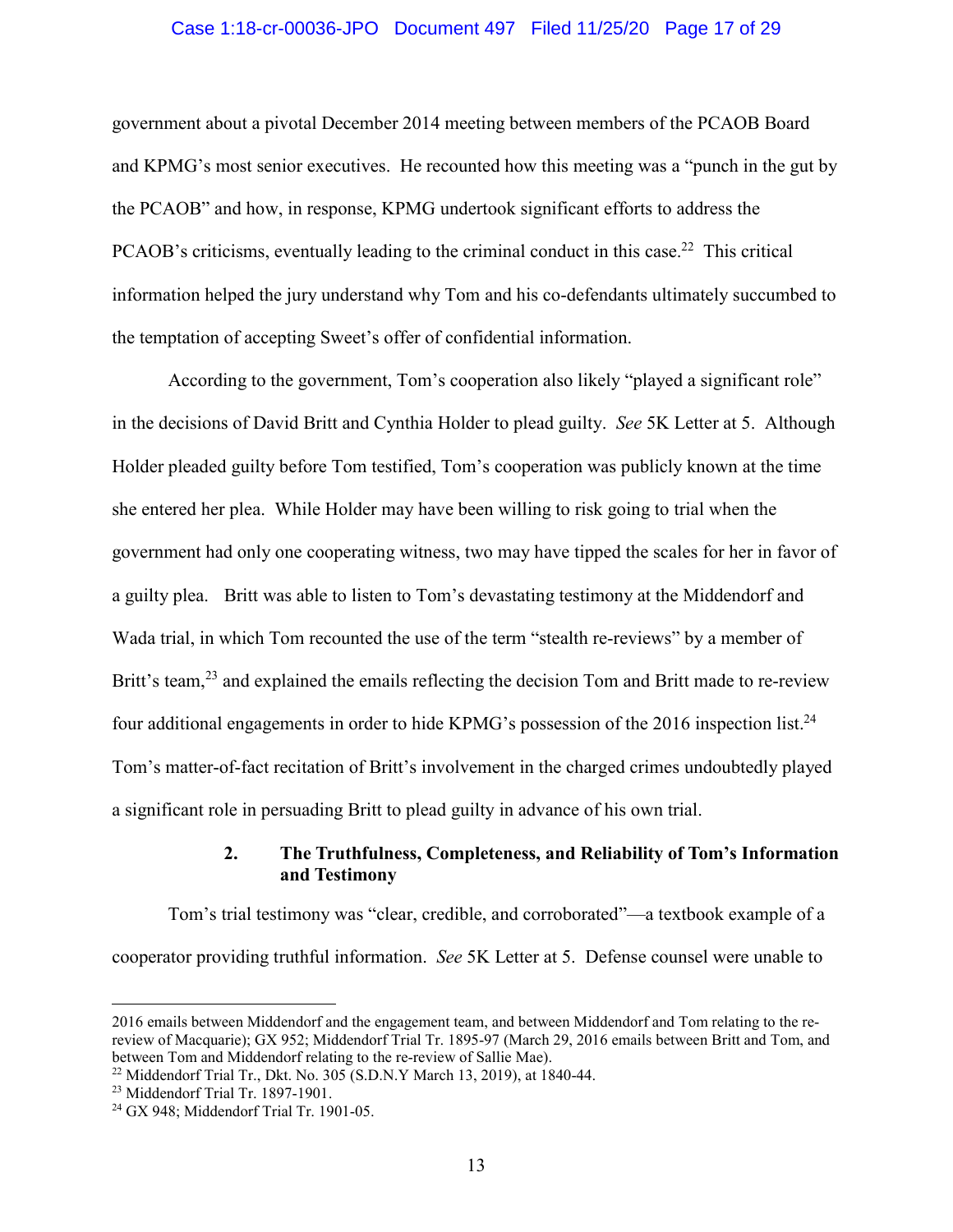#### Case 1:18-cr-00036-JPO Document 497 Filed 11/25/20 Page 18 of 29

impeach him on a single issue, and instead generally used him to corroborate ancillary points they wanted to make. As set forth above, Tom's no-nonsense testimony was particularly important to the government's case once it was revealed that Brian Sweet had lied to the government during the cooperation process by concealing his prior filing of false tax returns and commission of mortgage fraud. Tom had no similar baggage, and he was an open book to the government throughout the cooperation process. According to the government, from the outset of Tom's cooperation, he was "well-prepared, forthcoming and credible." *See* 5K Letter at 4. Tom debriefed with the government extensively in advance of trial, even informing the prosecutors of his concern that he might have failed to pay taxes on his housekeeper—a concern that turned out to be unfounded when he consulted separately with a third party who informed him that she was an independent contractor.<sup>25</sup>

Tom never attempted to minimize his role or shift blame onto someone else. As the government wrote, "Whittle never attempted to excuse or justify his behavior. From the beginning, he accepted full responsibility for his criminal conduct." *See* 5K Letter at 4. Indeed, from the moment KPMG began investigating his actions in 2017, Tom was forthright about his conduct. Unlike some of his co-defendants, he never told lies to KPMG investigators, destroyed documents or evidence, or conspired with others to conceal his conduct.

#### **3. The Nature and Extent of Tom's Assistance**

Not only was Tom's cooperation significant, useful, and truthful, it was also wideranging and extensive. Over a seven-month period, Tom had nearly a dozen meetings with the government, often in marathon sessions lasting as many as six hours at a time. Tom always made himself available when the government needed him, and in between meetings he spent

<sup>25</sup> *See* Middendorf Trial Tr. 1936-37.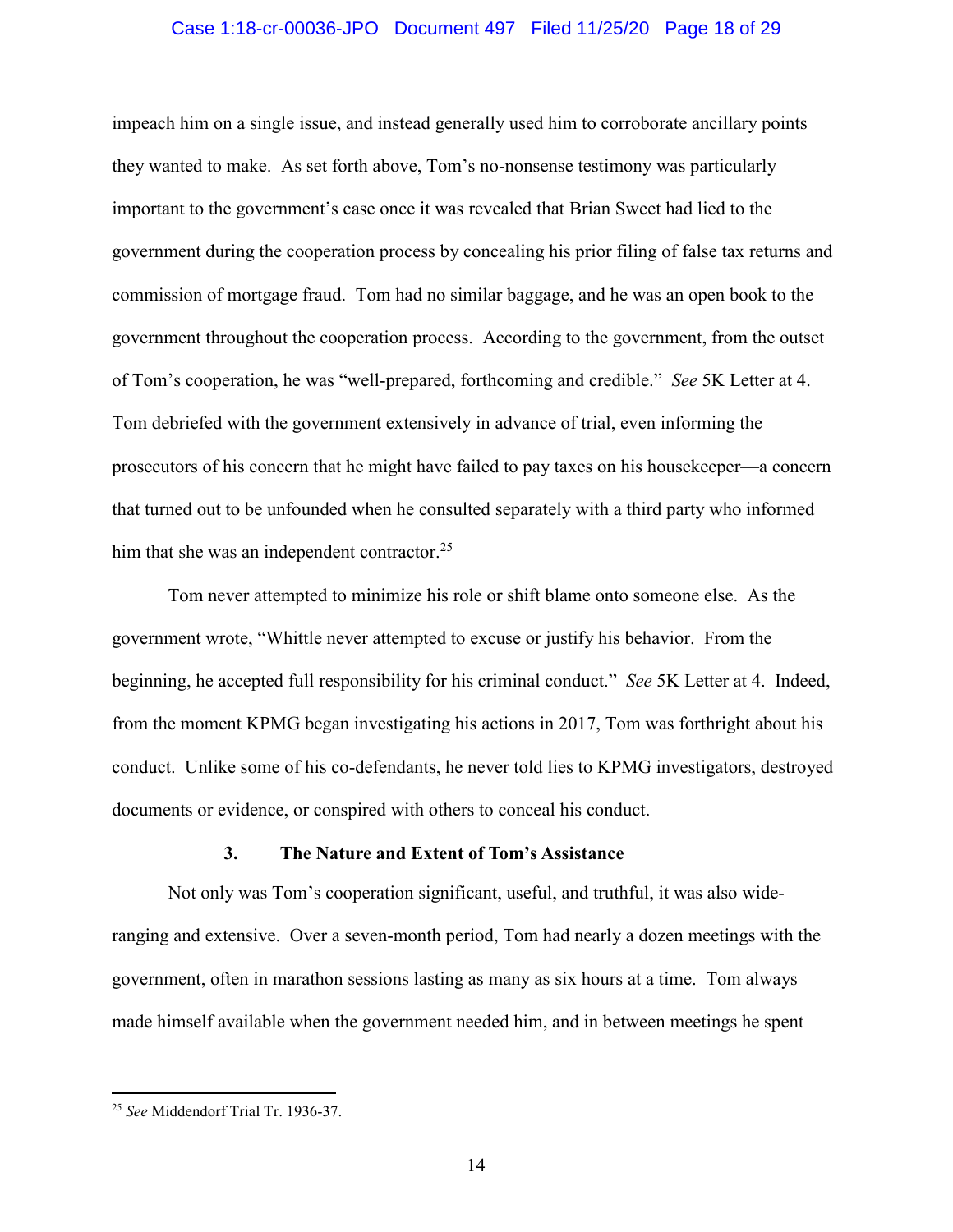#### Case 1:18-cr-00036-JPO Document 497 Filed 11/25/20 Page 19 of 29

significant time reviewing documents and analyzing relevant materials in order to help the government identify the most important documents for its case. As just one example, Tom directed the government to a draft script for a September 2016 meeting in which he, Middendorf, Britt, and other senior executives at KPMG made inaccurate and misleading statements to the PCAOB. Specifically, the presentation falsely attributed KPMG's improved results during the PCAOB's 2016 inspection to its root cause analysis and monitoring program, and it omitted the success of the re-reviews in avoiding comments during the inspections. The government ultimately introduced this script at trial as evidence of Middendorf's criminal intent.<sup>26</sup> And as discussed above, in addition to corroborating Sweet's information, Tom told the government about numerous other key facts and documents that it ended up relying on in its case-in-chief.

Just as Tom's preparation for his testimony was extensive, so was his testimony itself. He was on the witness stand over a two-day period, and provided information about the entire scope of the charged conspiracies. For the duration, he answered the government's and the defense attorneys' questions patiently, calmly, and accurately, treating each questioner with equal respect. Although this must have been exhausting, Tom's attention to detail and concentration never flagged.

#### **4. Injury Suffered Resulting from Tom's Cooperation**

Although Tom is fortunate that his cooperation has not endangered himself or his family, it nonetheless has been a challenging experience. Rather than simply pleading guilty, Tom chose to assist the government and engage in the arduous process of debriefing, preparing for trial, and then testifying. His testimony required him to publicly confess his wrongdoing. He was obligated to plead guilty to five felony offenses, and to testify against his former colleagues and

<sup>26</sup> *See* GX 1310; Middendorf Trial Tr. 1915-18.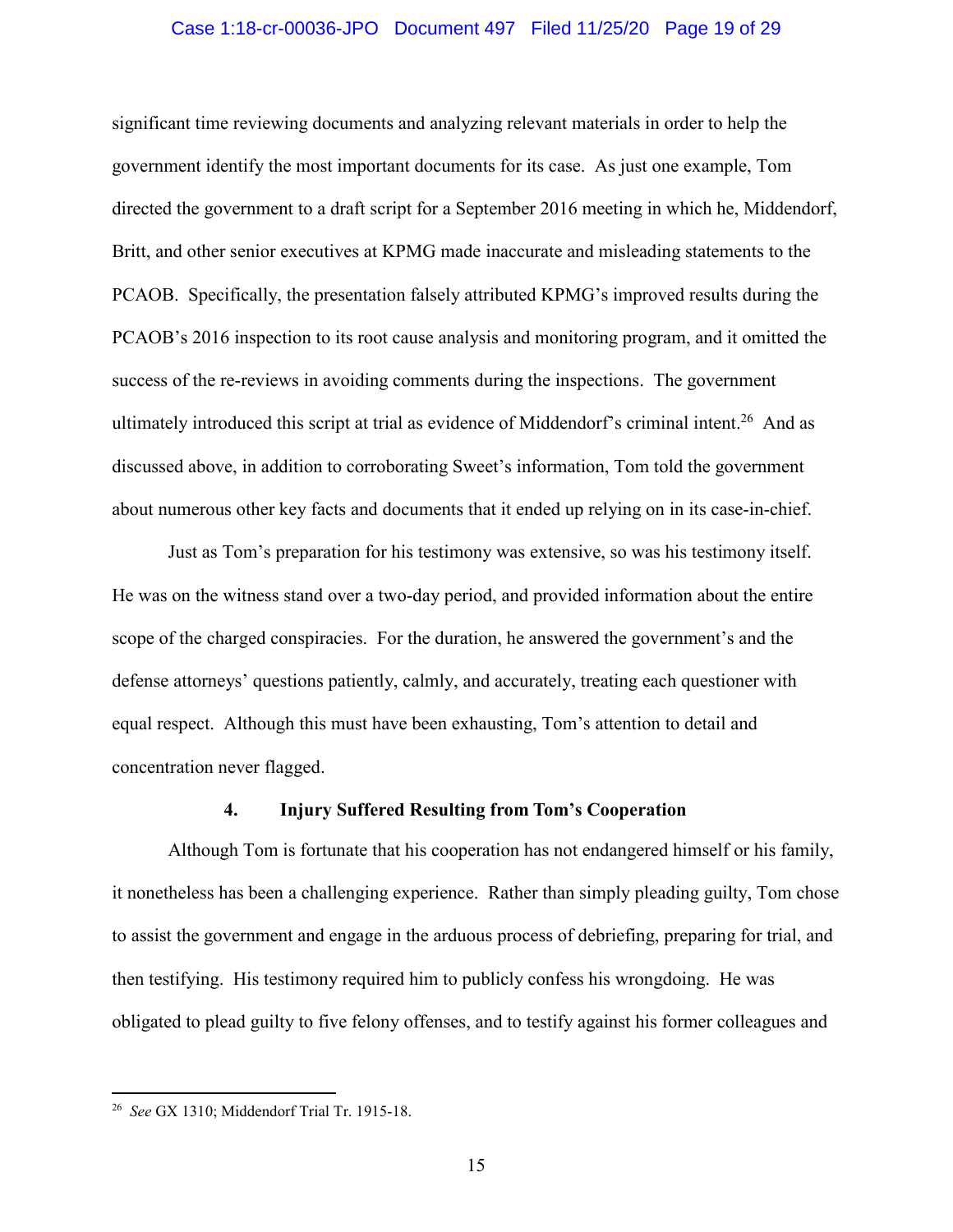#### Case 1:18-cr-00036-JPO Document 497 Filed 11/25/20 Page 20 of 29

friends. Tom knew that doing so would cause him to lose many friendships, as well as the respect of some of his peers and former colleagues—on top of already having lost his career and destroyed his professional reputation by having committed the crimes of conviction. Nevertheless, Tom was committed to fully accepting the consequences of his actions, and to righting the wrongs he had caused by helping the government.

#### **5. The Timeliness of Tom's Assistance**

Tom's cooperation was timely—in fact, it came at a particularly helpful juncture for the government, just as it was starting to solidify its case in preparation for an eventual trial. The Court denied the defense motion to dismiss the indictment on July 17, 2018—a motion that raised complex and novel issues well worth litigating. *See* Dkt. No. 114, No. 18 Cr. 36 (JPO) (S.D.N.Y. July 17, 2018). Tom approached the government to propose cooperation just one week later, on July 25, 2018, and his first proffer was on July 30, 2018. Tom's immediate readiness allowed the government to fully debrief him and make use of his extensive information well in advance of the trial, which began in February 2019. In addition, as the government observes, "because Whittle's cooperation was publicly known *far before trial*, it is likely that knowledge of his cooperation played a significant role in the decision of Holder, and later Britt, to plead guilty." *See* 5K Letter at 5 (emphasis added).

In sum, all of the Section 5K1.1 factors counsel in favor of a substantial departure from the Guidelines range. It would not be an understatement to say that Tom was the ideal cooperator. The Court should reward him accordingly by imposing a sentence of time served.

### **B. A Non-Custodial Sentence Would Be Fair and Appropriate Under Title 18, United States Code, Section 3553 (a)**

A sentence of time served would also be sufficient, but not greater than necessary, to serve the purposes of 18 U.S.C. § 3553(a), given Tom's status as a non-violent, first-time

16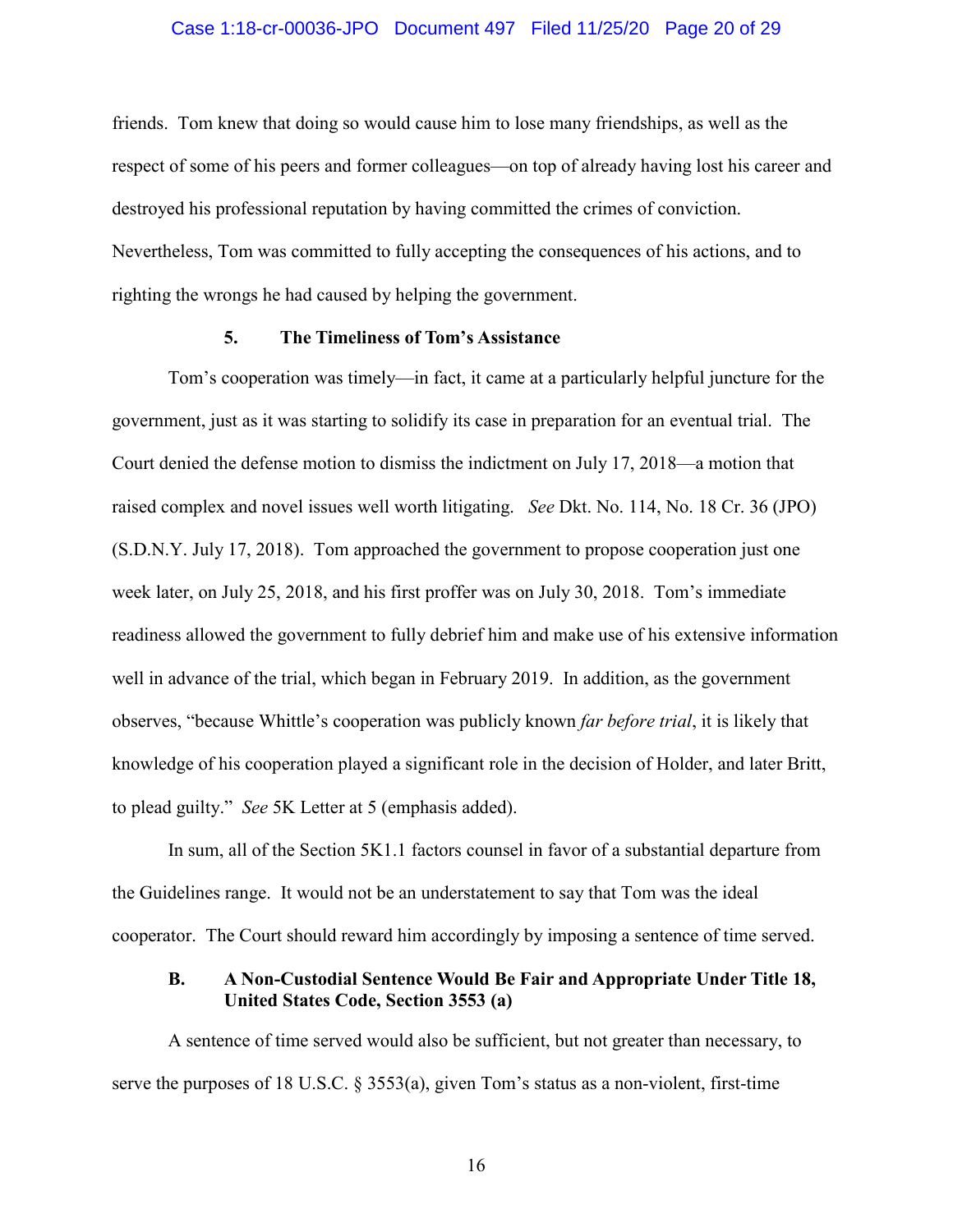#### Case 1:18-cr-00036-JPO Document 497 Filed 11/25/20 Page 21 of 29

offender who, with the exception of this case, has lived an admirable life devoted to his family and career. Such a sentence also would prevent any unwarranted disparities with sentences that were imposed on Tom's co-defendants, including David Britt, who received a non-custodial sentence of six months' home confinement, and fellow cooperating witness Brian Sweet, who received a sentence of time served.

### **1. Tom's Personal History and Characteristics Justify a Sentence of Time Served Under Title 18, United States Code, Section 3553 (a)(1)**

As recounted in Section II of this Memorandum, Tom has led a life characterized by his dedication to his family and his commitment to hard work. Despite experiencing more than his fair share of personal tragedies and challenges—including the sudden death of his younger

brother,

—Tom has remained steadfast and strong, performing remarkable acts of kindness and compassion for others throughout his lifetime. Tom is an honorable man who let the stress of his job get the better of his judgment and character. He deeply regrets his conduct, and he has attempted to atone for it by cooperating with the government, and by devoting every day to supporting his family in all the ways he can.

Tom's family members very much need him in their lives. He is the primary caregiver for his youngest son and mother-in-law, as his wife Kimberly now works full-time to provide financially for the family. Removing Tom from his home would have a devastating impact on the delicate balance of their family unit, and cause serious harm to the lives of his son and mother-in-law. Kimberly writes:

> Please consider [Tom's] ongoing role as the foundation of our loving family and the critical care he provides for all of us — me, our boys, my mom and our nephew. Most importantly, I implore you to please, please, please consider the impact of Tom's sentencing on our [eleven]-year-old son. . . . Tom being home to care for him is beyond critical to his development, health, well-being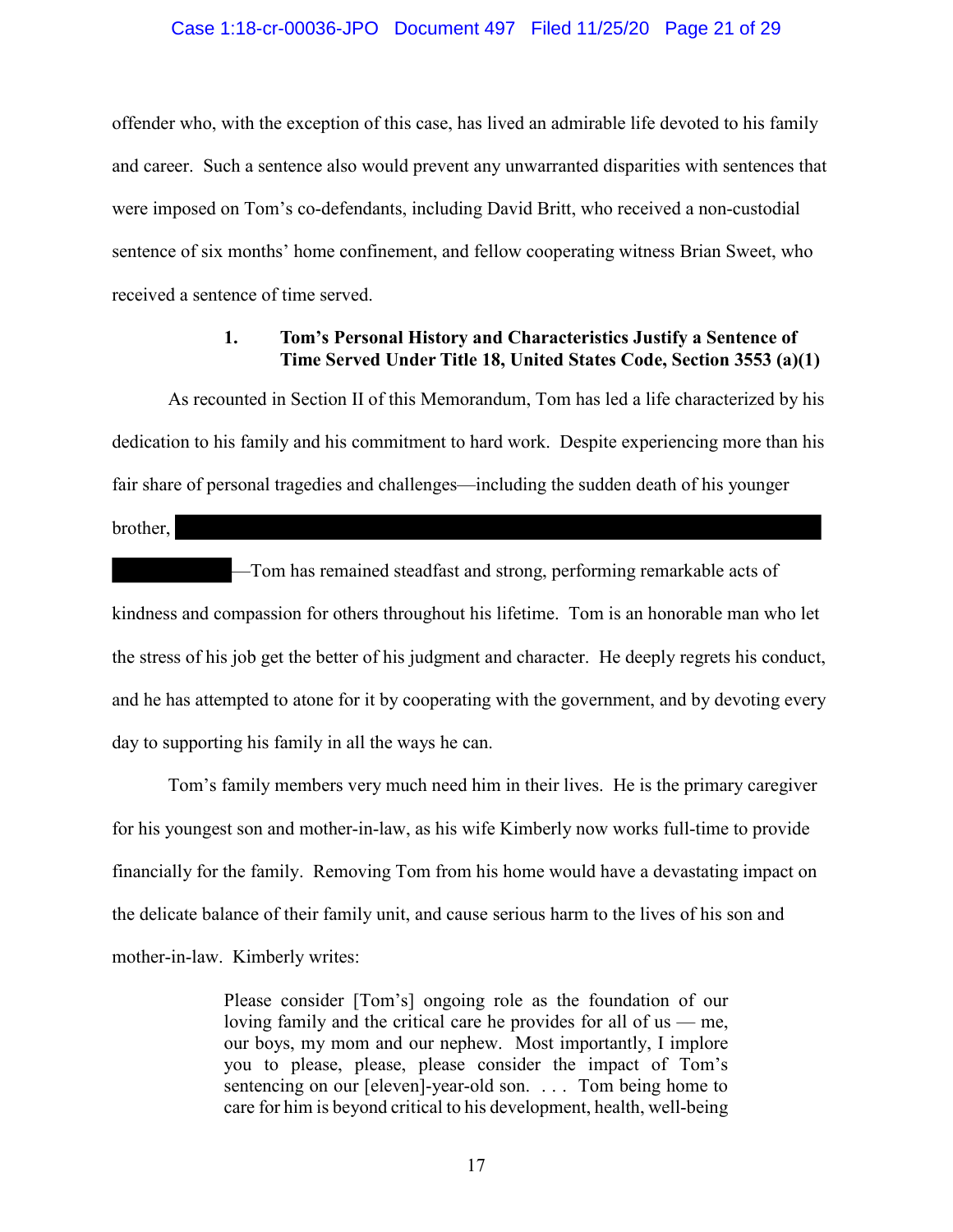and feeling of safety and security. I believe removing Tom from our home would result in an irrevocable traumatic experience for our family and especially our young son. $27$ 

In addition to the important role Tom plays in his home, we also have submitted letters from many other of Tom's family members, including his three older sons and nephew Timothy, who have pleaded with the Court to allow Tom to remain at liberty so he can continue to love and support them.

District courts have broad discretion to fashion lenient sentences to account for challenging family circumstances. *See, e.g.*, *United States* v. *Galante*, 111 F.3d 1029, 1034 (2d Cir. 1997) (affirming variance where removal of the father from the family would severely limit the education and upbringing of children). We respectfully request that this Court consider the collateral consequences that Tom's incarceration would have on the lives of his loved ones who depend on him for their care, and impose a non-custodial sentence that would allow him to remain with his family.

### **2. A Non-Custodial Sentence Would Promote Respect for the Law, Provide Specific and General Deterrence, and Protect the Public**

Section  $3553(a)(2)$  contemplates the need for the sentence imposed to reflect the seriousness of the offense and to protect the public from further crimes by the defendant. In the case of a cooperating witness like Tom, a sentence of time served is sufficient to satisfy these objectives.

First, the likelihood of Tom recidivating is zero. There is no need for specific deterrence, or to protect the public from Tom. Indeed, the Second Circuit has specifically observed that cooperation "reduces the need for rehabilitation and deterrence." *Stewart*, 590 F.3d. at 141. With the exception of the instant offense, Tom has led a completely law-abiding life, with an

 $27$  Ex. 12 (Letter from K. Whittle) at 9.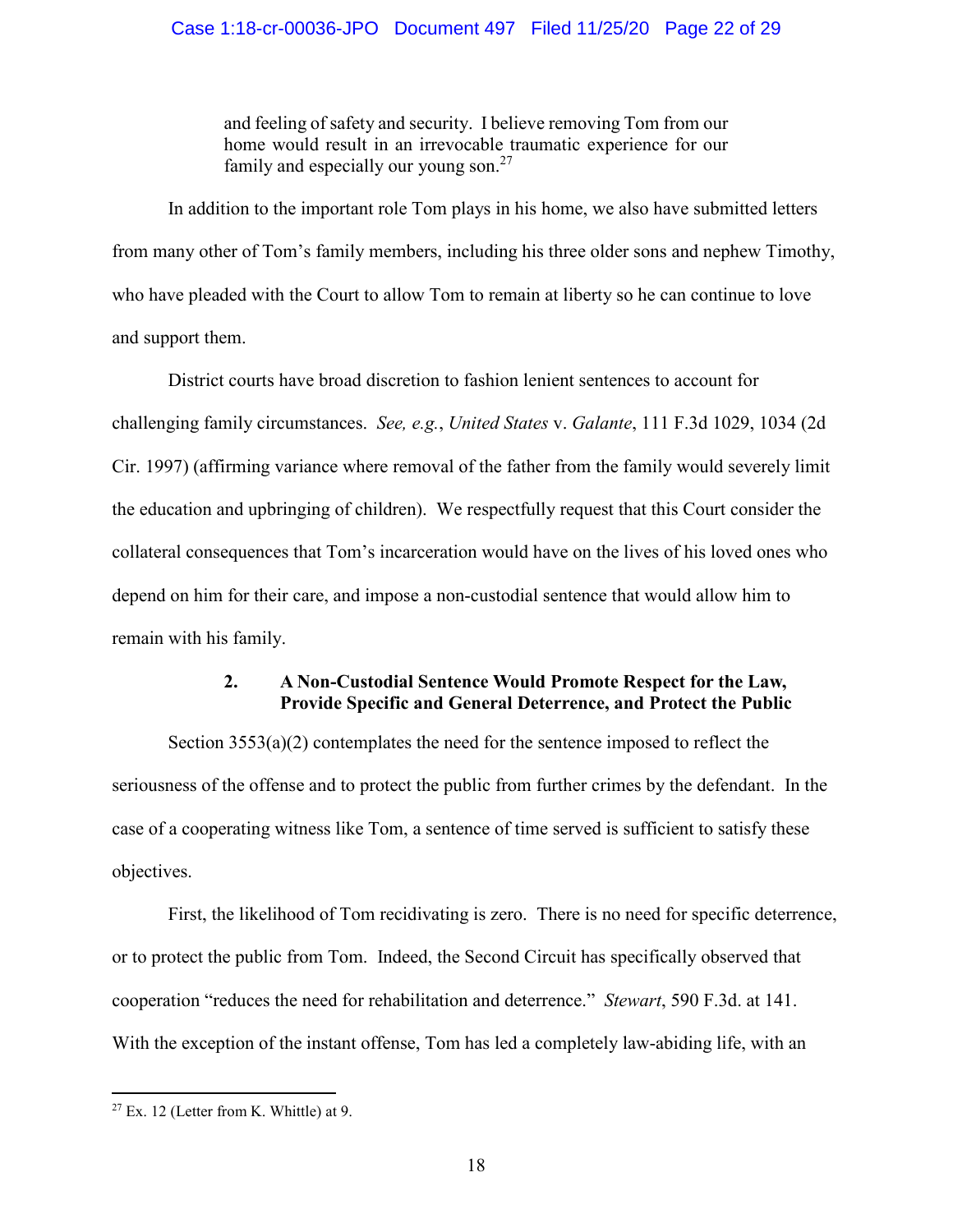#### Case 1:18-cr-00036-JPO Document 497 Filed 11/25/20 Page 23 of 29

unblemished record of hard work and service to others. Additionally, Tom will never again be in a position to commit a similar crime: he is no longer a certified public accountant, he will never be employed as an accountant or an auditor in the future, and he will very likely be permanently barred from serving as a public accountant. *See United States* v. *Gaind*, 829 F. Supp. 669, 671 (S.D.N.Y. 1993) ("Elimination of the defendant's ability to engage in similar or related activities—or indeed any major business activity—for some time, and the substantial loss of assets and income resulting from [his crime] have decreased for the foreseeable future his ability to commit further crimes of the type he was tempted to undertake, and constitutes a source of both individual and general deterrence."). Moreover, Tom has served nearly three years under pretrial supervision without incident. There is no reason to believe he will ever have another brush with the law.

Second, any sentence involving a term of incarceration would be greater than necessary to provide general deterrence, reflect the seriousness of the offense, and provide just punishment. Because of the extensive publicity this case already has received,  $28$  it is fair to say that the public already has been informed of the gravity of the charged crimes and the serious consequences for those who committed them. Tom's entire livelihood—which he worked tirelessly over 32 years to establish—has been destroyed, which is punishment enough for him.

<sup>28</sup> *See, e.g.*, Dave Michaels, et al., *KPMG Fires Partners Over Leak of Audit Regulator's Confidential Plan*, WALL ST. J. (Apr. 11, 2017); Chad Bray, *KPMG Fires 6 Over Ethics Breach on Audit Warnings*, N.Y. TIMES (Apr. 12, 2017); Matthew Goldstein, *U.S. Accuses Accountants of Trying to Game Reviews of KPMG Audits*, N.Y. TIMES (Jan. 22, 2018); Michael Rapoport, *Former KPMG Partner Pleads Guilty in Scheme to Obtain Secret Regulatory Information*, WALL ST. J. (Oct. 30, 2018); Michael Rapoport, *KPMG Ex-Partner Goes on Trial in 'Steal the Exam' Scandal*, WALL ST. J. (Feb. 11, 2019); Michael Rapoport, *KPMG Ex-Partner Convicted In 'Steal the Exam' Scandal*, WALL ST. J. (Mar. 11, 2019); Mark Maurer, *Another Former KPMG Executive Pleads Guilty in 'Steal the Exam' Scheme,* WALL ST. J. (Oct. 4, 2019).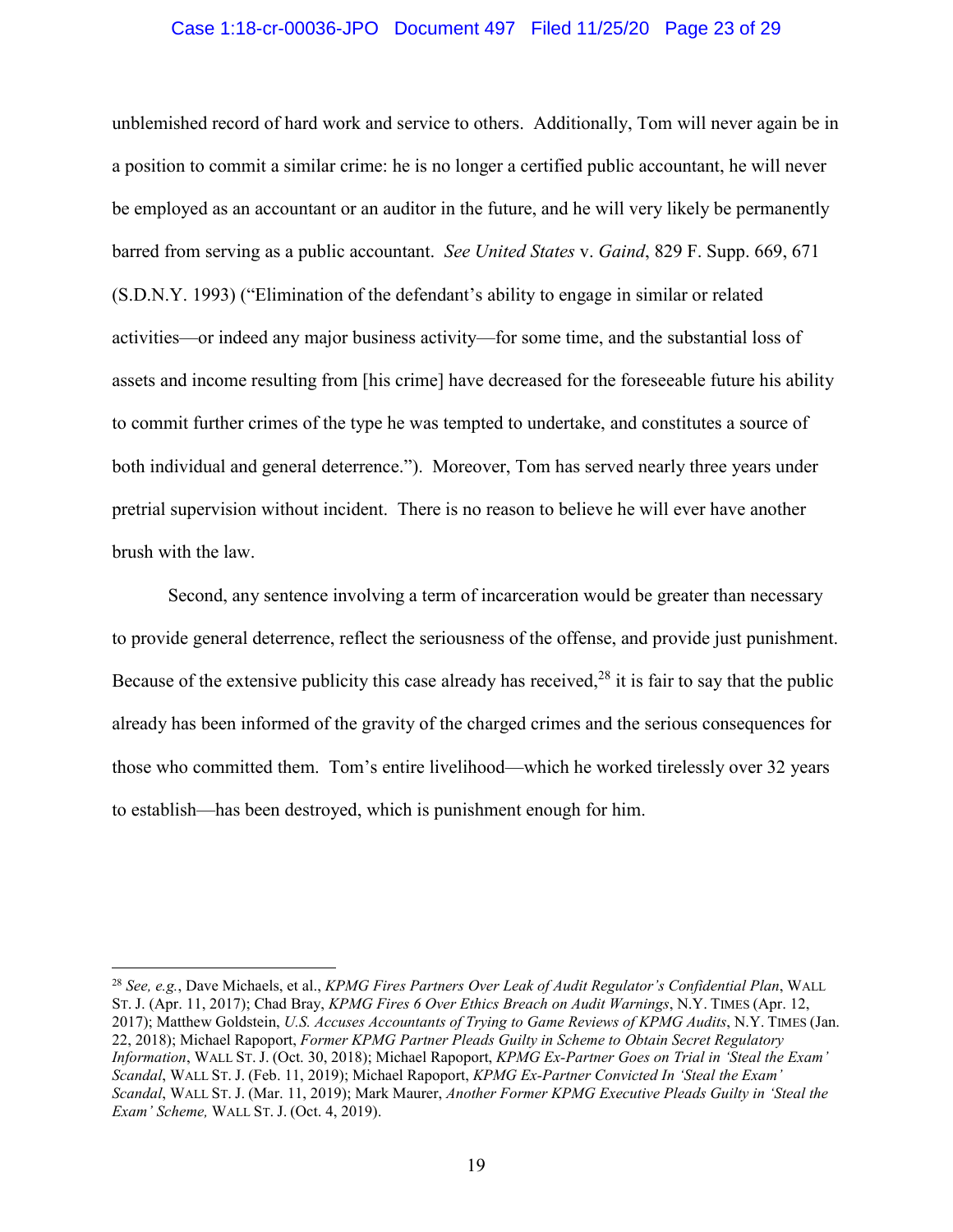#### Case 1:18-cr-00036-JPO Document 497 Filed 11/25/20 Page 24 of 29

Finally, a sentence of time served here would promote respect for the law by signaling to the public that cooperating with the government is rewarded when defendants approach that effort with absolute truthfulness and the utmost care, as Tom did in the case.

# **3. A Non-Custodial Sentence Would Avoid Unwarranted Sentencing Disparities**

Any sentence involving a term of incarceration would create unwarranted sentencing disparities between Tom and his co-defendants and conflict with the principles articulated in Section 3553(a)(6). Five defendants already have been sentenced in this case. David Middendorf and Jeffrey Wada were convicted after trial, and were respectively sentenced to a year and a day's imprisonment, and nine months' imprisonment.<sup>29</sup> Cynthia Holder, who pleaded guilty in October 2018, received a sentence of eight months' imprisonment.<sup>30</sup> David Britt, who pleaded guilty in October 2019 in advance of his scheduled trial, received a sentence of six months' home confinement.<sup>31</sup> Brian Sweet, who pleaded guilty in January 2018 and cooperated with the government's investigation, received a sentence of time served.<sup>32</sup>

In light of Tom's extraordinary cooperation, which was critical to the government's victory at trial, he should receive a lower sentence than any of his non-cooperating codefendants. Because Britt received a non-custodial sentence, so too should Tom.<sup>33</sup> Indeed, in order to take account of the value of his cooperation, the Court should impose a lesser sentence on Tom than it did on Britt, and not require any period of home confinement.

<sup>29</sup> *See* Middendorf Sentencing Tr., Dkt. No. 418 (S.D.N.Y. Sept. 23, 2019), at 29; Wada Sentencing Tr., Dkt. No. 441 (S.D.N.Y. Oct 21, 2019), at 30-32.

<sup>30</sup> Holder Sentencing Tr., Dkt. No. 389 (S.D.N.Y. Aug. 22, 2019), at 33-34.

<sup>&</sup>lt;sup>31</sup> Britt Sentencing Tr., dated Oct. 9, 2020, at 17.

<sup>&</sup>lt;sup>32</sup> Sweet Sentencing Tr., dated Nov. 20, 2020, at 17.

<sup>&</sup>lt;sup>33</sup> The factors that this Court considered in imposing a non-custodial sentence on Britt similarly apply to Tom: like Britt, Tom was "not an instigator, or mastermind, or leader of the offense," was "not directly involved in taking the confidential information from the PCAOB, although he was involved in using it," and was "not as senior as others" (i.e., Middendorf) involved in the scheme at KPMG. Britt Sentencing Tr. 16.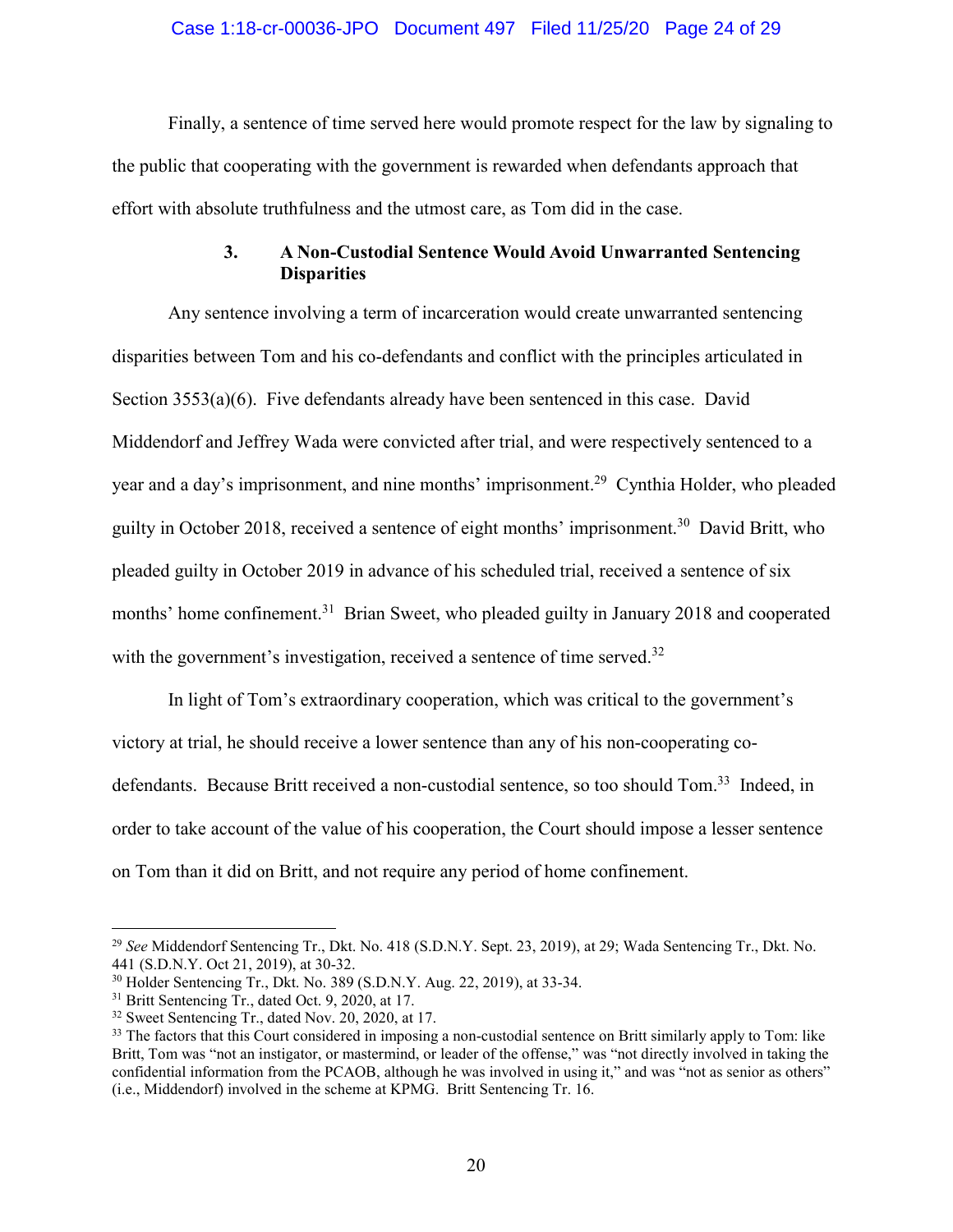### Case 1:18-cr-00036-JPO Document 497 Filed 11/25/20 Page 25 of 29

A sentence of time served would also be fair and appropriate given that Brian Sweet received such a sentence. The Court found that Sweet's cooperation was the most important factor in the sentencing analysis, stating that his "cooperation was certainly substantial, and his sentence must reflect that assistance."<sup>34</sup> We respectfully submit that Tom has also earned a noncustodial sentence as a result of his cooperation, which the government termed as "critical" to the convictions of his co-defendants at trial. *See* 5K Letter at 6. Tom should receive a sentence of time served to ensure no unwarranted disparity between himself and Sweet. And although the Court did impose a term of supervised release on Sweet, we respectfully submit that the Court should consider foregoing such a term for Tom, given that his cooperation was entirely without incident (as opposed to Sweet's), and in light of Tom's nearly three years of unblemished pretrial supervision.

Finally, aside from this case, courts in this District routinely grant non-custodial sentences to defendants in white collar cases who provide extensive and useful cooperation to the government. For example:

- Timothy Parietti and Michael Curtler: Parietti and Curtler were cooperating witnesses who testified at the trial of Matthew Connolly and Gavin Black, which involved a multiyear scheme to use Deutsche Bank's LIBOR submissions to rig the LIBOR and boost the bank's derivatives trades. Parietti and Curtler both received sentences of time served. *See* Dkt. No. 20, No. 16 Cr. 373 (PAE) (S.D.N.Y. Feb. 13, 2019); Dkt. No. 26, No. 15 Cr. 670 (CM) (S.D.N.Y. Apr. 10, 2019).
- Gordon Johnston: Johnston testified as a cooperating witness in connection with an insider trading scheme in which he funneled nonpublic drug approval information to a portfolio hedge fund manager, Stefan Lumiere, who used that information to earn approximately \$25 million. Johnston was sentenced to time served. *See* Dkt. No. 22, No. 16 Cr. 406 (ALC) (S.D.N.Y. Jan. 25, 2018).
- Richard Cunniffe: Cunniffe testified as a cooperating witness in connection with an insider trading scheme in which Cunniffe and his colleague made nearly \$1.2 million in profits by trading on inside information about pending health care company deals.

<sup>34</sup> Sweet Sentencing Tr., dated Nov. 20, 2020, at 16.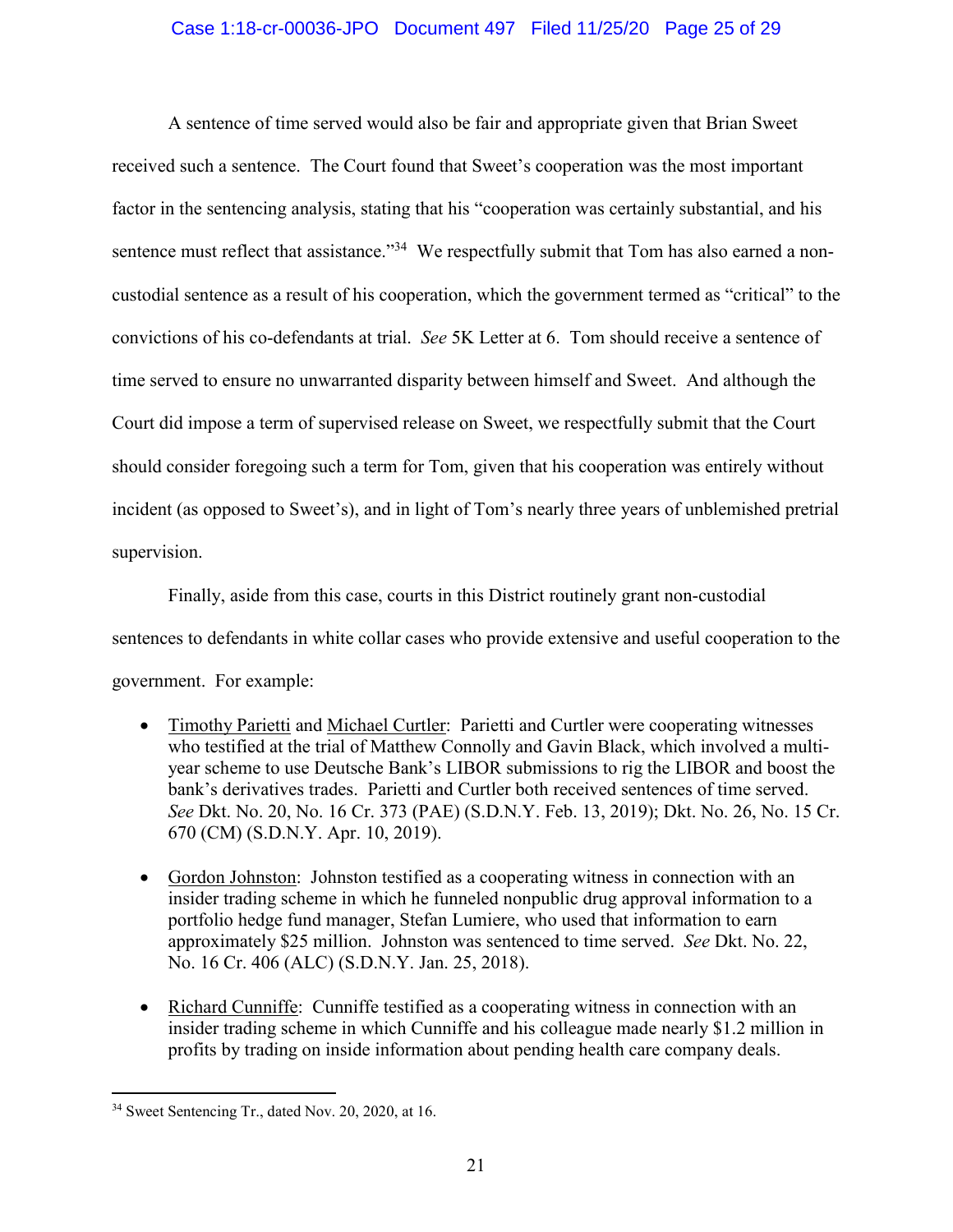Cunniffe was sentenced to one year of probation and 100 hours of community service. *See* Dkt. No. 261, No. 15 Cr. 287 (LTS) (S.D.N.Y. Nov. 8, 2017).

 Takayuki Yagami: Yagami, a derivatives trader who worked with others to make to make fraudulent yen Libor submissions, cooperated with the government and received a sentence of time served. *See* Dkt. No. 282, No. 14 Cr. 272 (JSR) (S.D.N.Y. Mar. 13, 2017).

Just as these defendants were granted non-custodial sentences in light of their substantial cooperation in white collar cases, Tom should receive a sentence of time served. Tom is arguably even more deserving of such a sentence, as his crime was motivated not by greed, but by his desire (however misguided) to advance the interests of his employer.

### **C. The Sentencing Guidelines Overstate the Seriousness of this Atypical Offense**

A non-custodial sentence is further warranted because the Guidelines range in this case overstates the seriousness of the offense and is greater than necessary to effectuate the purposes of sentencing. As this Court previously has acknowledged, this case is "not like typical fraud cases," because the defendants did not commit the crimes of conviction in order to "line [their] pockets."<sup>35</sup> The Guidelines here are primarily driven by the large monetary loss allegedly suffered by the PCAOB—but because Tom did not benefit financially from his actions, and he was not motivated by monetary gain, the range does not accurately correspond to the nature of his criminal conduct. *See United States* v. *Adelson*, 441 F. Supp. 2d 506, 509 (S.D.N.Y. 2006), *aff'd*, 301 F. App'x 93 (2d Cir. 2008) (explaining that the Guidelines' "arithmetic approach" is particularly ill-suited in cases where the calculated loss is often arbitrary and attenuated from the defendant's actual conduct). As such, the Court need not and should not rely heavily on the Guidelines range as a benchmark for calculating Tom's sentence.

<sup>35</sup> Holder Sentencing Tr. 31-32.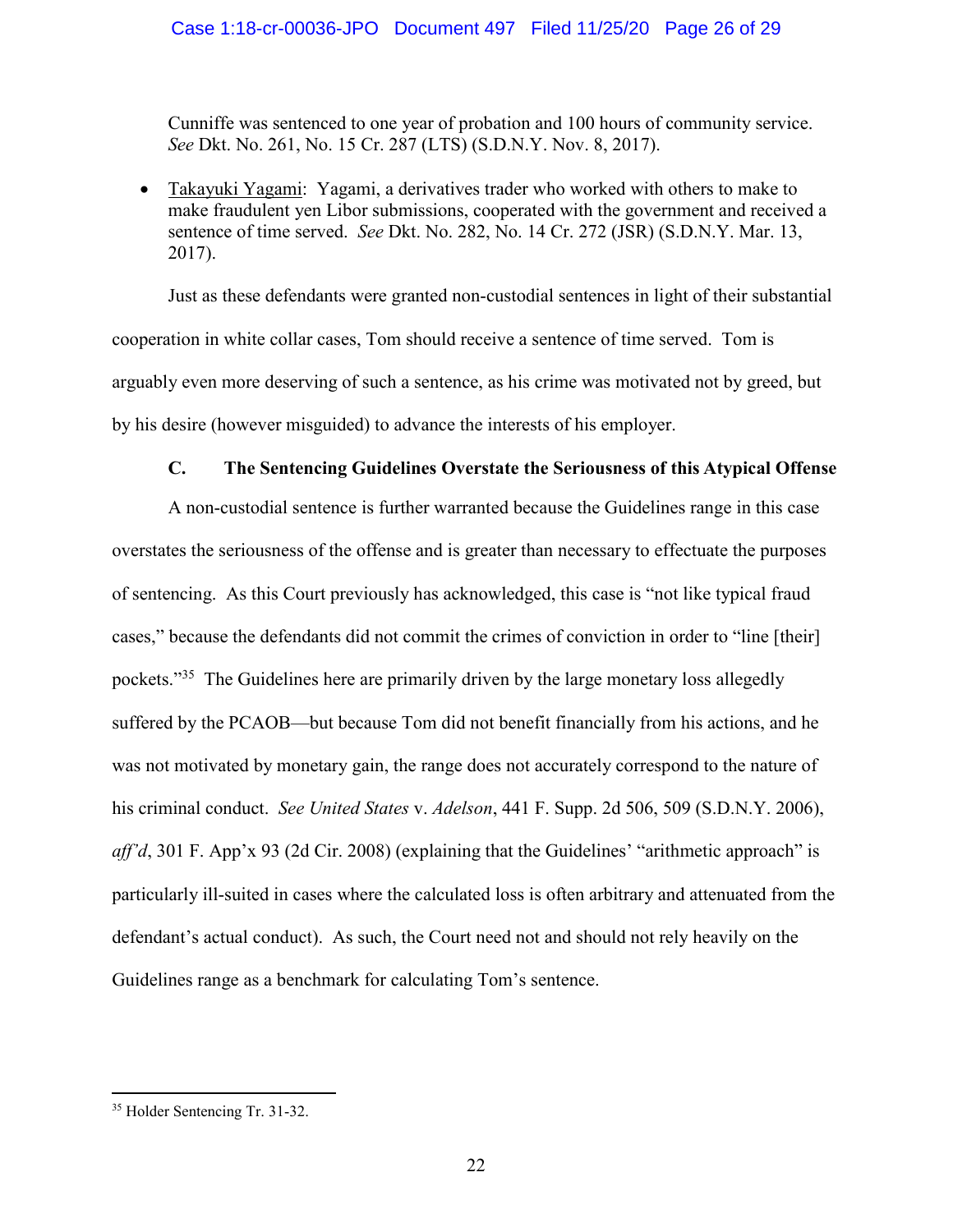# **D. A Custodial Sentence Would Expose Tom to the Potential Risk of Serious Illness Caused by COVID-19**

| A non-custodial sentence is particularly critical for Tom |  |
|-----------------------------------------------------------|--|
|                                                           |  |
|                                                           |  |
|                                                           |  |
|                                                           |  |
|                                                           |  |
|                                                           |  |
|                                                           |  |
|                                                           |  |
|                                                           |  |
|                                                           |  |
|                                                           |  |
| Additionally, the                                         |  |

risk of developing severe illness from COVID-19 increases with age,  $37$  and men die from

COVID-19 caused illness at more than double the rate that women do.<sup>38</sup>

Studies have shown that the likelihood of contracting the virus in prisons is at least 5.5

times higher than within the general U.S. population.<sup>39</sup> This figure may even be an

<sup>36</sup> Although the effect of COVID-19 on individuals with autoimmune disorders has not been determined with any certainty, there do appear to be troubling connections between the two conditions. *See COVID-19 and Autoimmune Disease: What We Know*, Global Autoimmune Institute, https://www.autoimmuneinstitute.org/covid-19 autoimmune-disease-what-we-know-now/ ("There are instances in which having an autoimmune disease increases vulnerability to COVID-19 complications, and other cases in which having a coronavirus infection may trigger autoimmune or other serious conditions.").

<sup>37</sup> *See Older Adults*, CDC, https://www.cdc.gov/coronavirus/2019-ncov/need-extra-precautions/older-adults.html ("As you get older, your risk for severe illness from COVID-19 increases . . . [t]here are also other factors that can increase your risk for severe illness, such as having underlying medical conditions"); *COVID-19 Hospitalization and Death by Age*, CDC, https://www.cdc.gov/coronavirus/2019-ncov/covid-data/investigations-

discovery/hospitalization-death-by-age.html (the hospitalization rate of adults ages 50-64 years is 4x higher than that of 18-29 year olds, and the death rate of adults ages 50-64 years is 30x higher than that of 18-29 year olds).

<sup>38</sup> *See Men and COVID-19: A Biopsychosocial Approach to Understanding Sex Differences in Mortality and Recommendations for Practice and Policy Interventions*, CDC, https://www.cdc.gov/pcd/issues/2020/20\_0247.htm. <sup>39</sup> *See, e.g.*, Brendan Saloner, Ph.D., et al., Research Letter, *COVID-19 Cases and Deaths in Federal and State* 

*Prisons*, 324 JAMA 602 (2020), *available at* https://jamanetwork.com/journals/jama/fullarticle/2768249.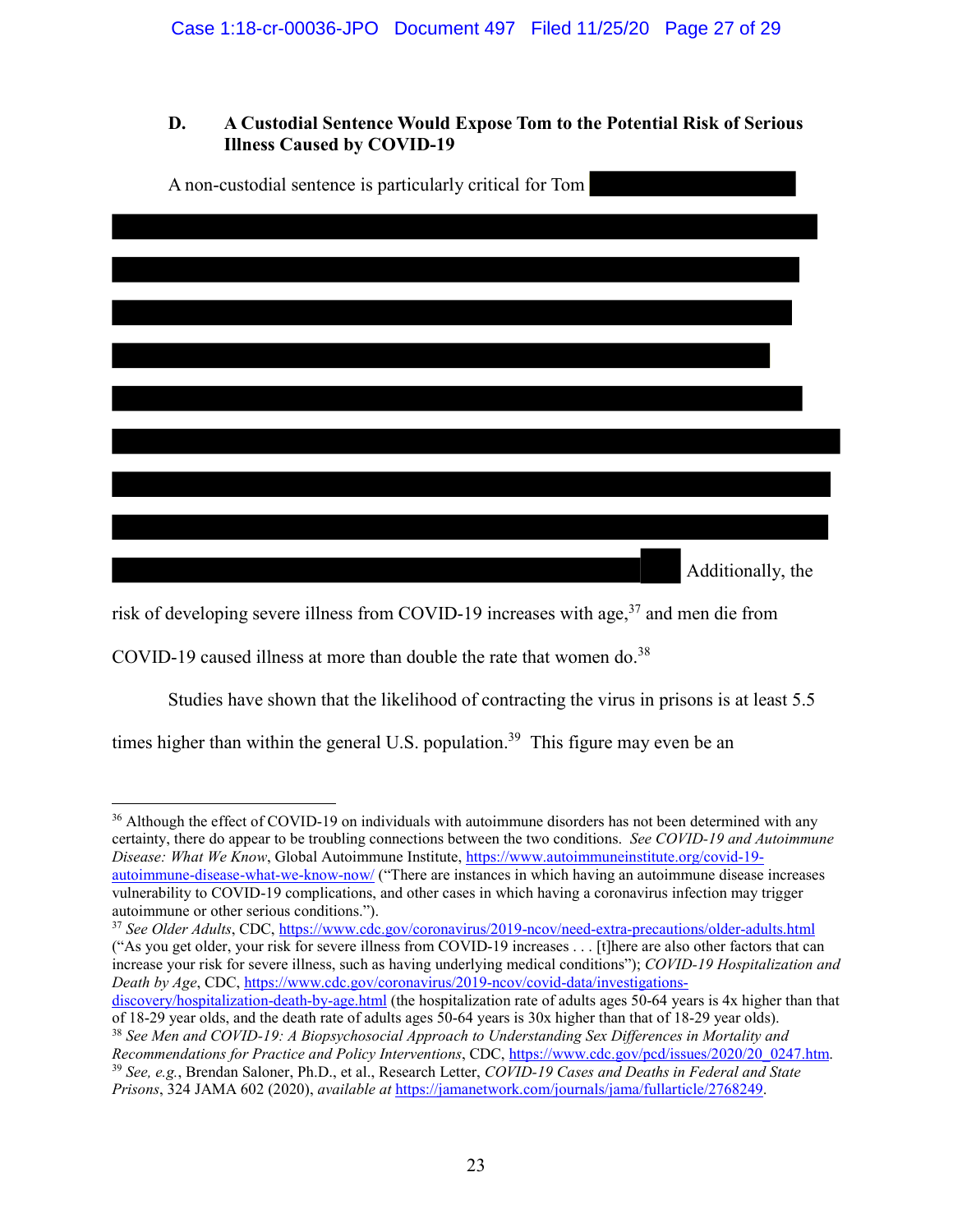#### Case 1:18-cr-00036-JPO Document 497 Filed 11/25/20 Page 28 of 29

underestimate, given that reported case rates "likely understate[] the true prevalence of COVID-19 in prisons" due to uneven testing rates. *Id.* As of November 17, at least 197,659 people in United States prisons had tested positive for the virus, and the number of prison infections has recently begun to rise again as the country faces a surging wave of cases.<sup>40</sup>

Prisons, which have been described as "petri dishes for contagious respiratory illnesses,"<sup>41</sup> make close contact with others "unavoidable" and are often "overcrowded, poorly ventilated, and unsanitary," making them "epicentres for infectious diseases."<sup>42</sup> In *United States*  v. *Cooper*, this Court commented that "[b]ecause it is virtually impossible to enforce effective physical distancing in a prison setting with shared cells, shared bathrooms, and shared dining facilities, the risk of spread of the coronavirus is significantly increased in prison." No. 13 Cr. 66 (JPO), 2020 WL 4195273, at \*2 (S.D.N.Y. June 11, 2020).

As the Court noted at Sweet's sentencing, "there are times when [incarceration] is necessary and there are times when it's not."<sup>43</sup> We respectfully submit that incarceration is not necessary in Tom's case in light of all of the above factors, and especially given that it could significantly increase the risk that he will contract COVID-19 and potentially suffer serious complications therefrom. As set forth in the rest of this memorandum, a sentence of time served would satisfy the purposes of sentencing without unnecessarily exposing him to the possibility of severe illness or even death.

<sup>40</sup> *See A State-by-State Look at Coronavirus in Prisons*, Marshall Project,

https://www.themarshallproject.org/2020/05/01/a-state-by-state-look-at-coronavirus-in-prisons (last visited Nov. 25, 2020).

<sup>41</sup> *See United States* v. *Park*, 456 F. Supp. 3d 557, 560 (S.D.N.Y. Apr. 24, 2020) (citing *Letters to the Editor: A Prison Doctor's Stark Warning on Coronavirus, Jails and Prisons*, L.A. TIMES (Mar. 20, 2020), *available at*  https://www.latimes.com/california/story/2020-03-20/prison-doctors-stark-warning-on-coronavirus-andincarceration).

<sup>42</sup> Stuart A. Kinner et al., Comment, *Prisons and Custodial Settings are Part of a Comprehensive Response to COVID-19*, 5 Lancet E188 (2020), *available at* https://www.thelancet.com/journals/lanpub/article/PIIS2468- 2667(20)30058-X/fulltext.

<sup>&</sup>lt;sup>43</sup> Sweet Sentencing Tr. 16.